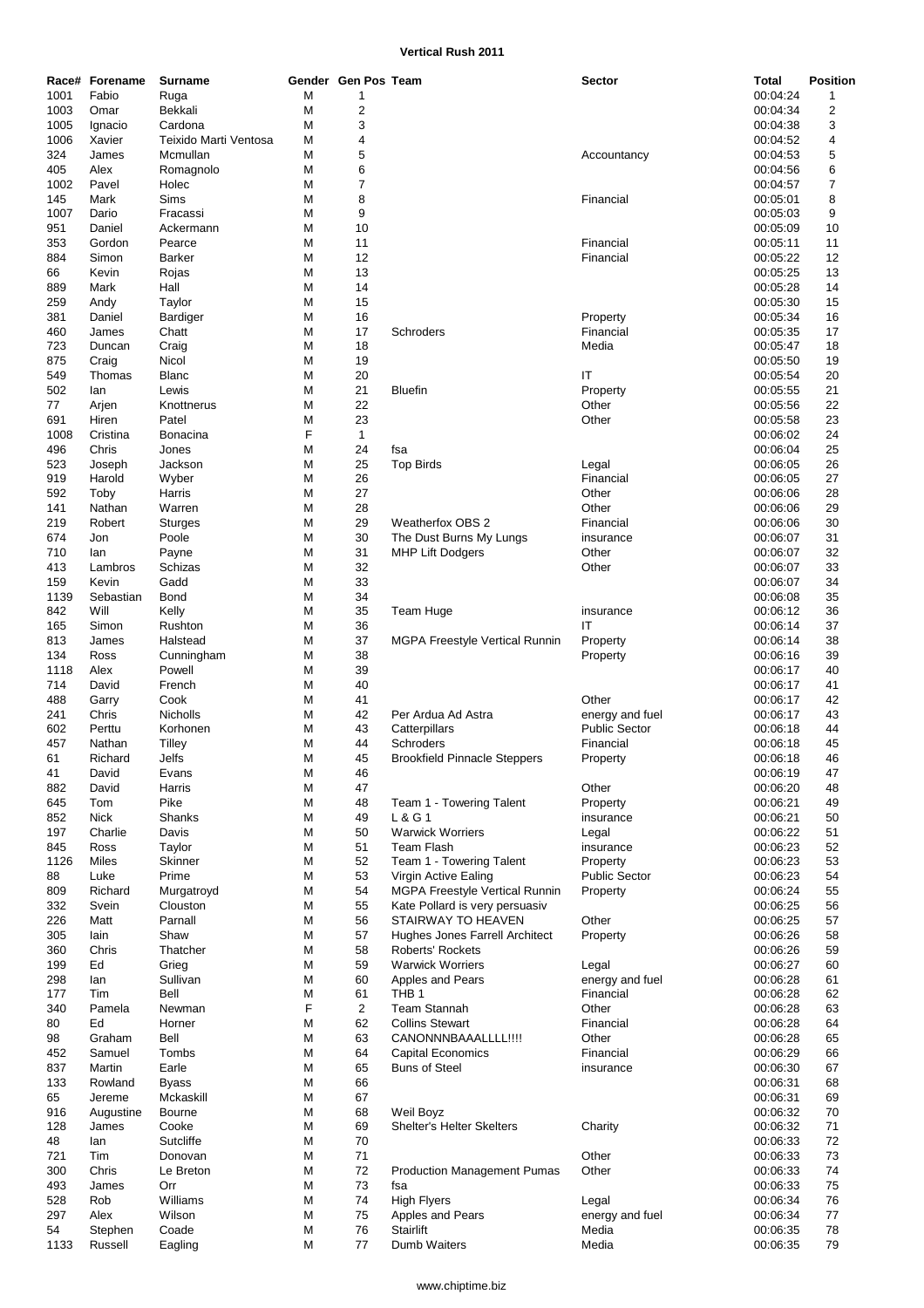|      | Race# Forename | <b>Surname</b>   |        | Gender Gen Pos Team |                                       | <b>Sector</b>          | <b>Total</b>         | Position   |
|------|----------------|------------------|--------|---------------------|---------------------------------------|------------------------|----------------------|------------|
| 82   | Owen           | Price            | М      | 78                  | <b>Collins Stewart</b>                | Financial              | 00:06:36             | 80         |
| 859  | Tyron          | Demmer           | M      | 79                  |                                       |                        | 00:06:38             | 81         |
| 495  | Patrick        | <b>Bradley</b>   | М      | 80                  | fsa                                   |                        | 00:06:39             | 82         |
| 1116 | Andrew         | <b>Braine</b>    | М      | 81                  |                                       | Financial              | 00:06:40             | 83         |
| 330  | Andy           | Smith            | M      | 82                  | Kate Pollard is very persuasiv        |                        | 00:06:40             | 84         |
| 365  | Ben            | Weller           | М      | 83                  |                                       | Retail                 | 00:06:40             | 85         |
| 122  | Richard        | Horn             | М      | 84                  |                                       | Other                  | 00:06:41             | 86         |
| 421  | <b>Bruce</b>   | Gawen            | M      | 85                  |                                       | Property               | 00:06:41             | 87         |
| 326  | Matt           | <b>Bertram</b>   | М      | 86                  | S&W Slow & Wobbly                     | Financial              | 00:06:41             | 88         |
| 512  | John           | Hunter           | М      | 87                  | OneSMBCE                              | Financial              | 00:06:41             | 89         |
| 932  | James          | Merrett          | M      | 88                  |                                       | Other                  | 00:06:42             | 90         |
| 55   | John           | Newman           | М      | 89                  | Stairlift                             | Media                  | 00:06:42             | 91         |
| 688  | Graham         | <b>Butcher</b>   | М      | 90                  |                                       | finance and investment | 00:06:42             | 92         |
| 492  | lan            | Hinder           | M      | 91                  | fsa                                   |                        | 00:06:44             | 93         |
| 406  | Adam           | Clapp            | M      | 92                  |                                       | Other                  | 00:06:44             | 94         |
| 210  | Kris           | Duffy            | М      | 93                  | <b>Weatherfox OBS</b>                 | Financial              | 00:06:44             | 95         |
| 582  | Martin         | Legault          | М      | 94                  | National Bank of Canada               | Financial              | 00:06:45             | 96         |
| 258  | Robert         | Gill             | М      | 95                  |                                       | Financial              | 00:06:45             | 97         |
| 193  | Rob            | <b>Bartlett</b>  | М      | 96                  | Wriglesworth Rush                     | Media                  | 00:06:45             | 98         |
| 484  | Matt           | Roberts          | M      | 97                  | <b>Roberts' Rockets</b>               | Other                  | 00:06:45             | 99         |
| 671  | Jason          | Walduck          | M      | 98                  |                                       | Hospitality            | 00:06:46             | 100        |
| 949  | Thibaut        | Goussebaile      | М      | 99                  | The Tower Partnership                 | finance and investment | 00:06:46             | 101        |
| 19   | Howard         | Owen             | М      | 100                 |                                       |                        | 00:06:46             | 102        |
| 135  | Chris          | Maycroft         | M      | 101                 | Dan-gerous                            | Financial              | 00:06:46             | 103        |
| 810  | Liam           | Le Roux          | М      | 102                 | <b>MGPA Freestyle Vertical Runnin</b> | Property               | 00:06:46             | 104        |
| 712  | Simon          | Hockridge        | M      | 103                 | <b>MHP Lift Dodgers</b>               | Other                  | 00:06:46             | 105        |
| 285  | Rod            | Mathisen         | М      | 104                 | OpusDatum                             | Financial              | 00:06:47             | 106        |
| 190  | Hugh           | Murphy           | М      | 105                 | Wriglesworth Rush                     | Media                  | 00:06:48             | 107        |
| 449  | David          | Perkins          | М      | 106                 | Politically Incorrect                 | Financial              | 00:06:48             | 108        |
| 260  | Darrell        | Stone            | М      | 107                 |                                       |                        | 00:06:48             | 109        |
| 509  | Hayden         | Langford         | М      | 108                 | Q Step Hoppers                        |                        | 00:06:48             | 110        |
| 944  | Anthony        | Neale            | М      | 109                 |                                       | armed services         | 00:06:49             | 111        |
| 689  | Richard        | Spooner          | M      | 110                 |                                       | finance and investment | 00:06:49             | 112        |
| 331  | Martin         | Smith            | М      | 111                 | Kate Pollard is very persuasiv        |                        | 00:06:49             | 113        |
| 489  | Matt           | Kerry            | М      | 112                 |                                       | IT                     | 00:06:49             | 114        |
| 831  | Nigel          | Sanderson        | М      | 113                 | <b>Basil Rush</b>                     | insurance              | 00:06:49             | 115        |
| 262  | Stuart         | Pearce           | М      | 114                 |                                       |                        | 00:06:50             | 116        |
| 327  | Kern           | Roberts          | М      | 115                 | S&W Slow & Wobbly                     | Financial              | 00:06:50             | 117        |
| 70   | Richard        | Smith            | M      | 116                 | <b>Team Adonis</b>                    | Financial              | 00:06:51             | 118        |
| 396  | Hugh           | Shields          | М      | 117                 |                                       | finance and investment | 00:06:51             | 119        |
| 685  | Keith          | Scotter          | М      | 118                 |                                       | Financial              | 00:06:51             | 120        |
| 196  | Thomas         | Morgan           | М      | 119                 | <b>Warwick Worriers</b>               | Legal                  | 00:06:52             | 121        |
| 89   | Marcus         | Jones            | M      | 120                 | Virgin Active Ealing                  | <b>Public Sector</b>   | 00:06:52             | 122        |
| 839  | Pete           | Gladwell         | М      | 121                 | <b>Team Huge</b>                      | insurance              | 00:06:52             | 123        |
| 443  | James          | Southwood        | M      | 122                 |                                       | Other                  | 00:06:52             | 124        |
| 641  | Kavon          | Bagheri          | M      | 123                 |                                       | Other                  | 00:06:53             | 125        |
| 79   | Sebastian      | Jones            | M      | 124                 | <b>Collins Stewart</b>                | Financial              | 00:06:53             | 126        |
| 348  | Robin          | Stewart          | M      | 125                 | TULLETT PREBON 02                     | Financial              | 00:06:54             | 127        |
| 51   | Patrick        | Lewis            | M      | 126                 |                                       |                        | 00:06:54             | 128        |
| 885  | James          | Mcadden          | M      | 127                 |                                       | Property               | 00:06:54             | 129        |
| 1127 | Luke           | Appleby          | M      | 128                 | Team 1 - Towering Talent              | Property               | 00:06:54             | 130        |
| 227  | Stuart         | Ellis            | M      | 129                 | <b>Tullett Prebon</b>                 | Financial              | 00:06:54             | 131        |
| 228  | Martin         | White            | М      | 130                 | <b>Tullett Prebon</b>                 | Financial              | 00:06:54             | 132        |
| 877  | Tom            | Mudd             | M      | 131                 | King Sturge Striders                  | Property               | 00:06:55             | 133        |
| 245  | Ben            | Thompson         | M      | 132                 |                                       |                        | 00:06:56             | 134        |
| 918  | Alex           | Scholes          | M      | 133                 |                                       | Other                  | 00:06:56             | 135        |
| 946  | Jonny          | Mcdowell         | M      | 134                 | The Tower Partnership                 | finance and investment | 00:06:56             | 136        |
| 242  | Amine          | Belhadj          | M      | 135                 | Per Ardua Ad Astra                    | energy and fuel        | 00:06:56             | 137        |
| 880  | Ben            | Stroud           | М      | 136                 | <b>King Sturge Striders</b>           | Property/Construction  | 00:06:56             | 138        |
| 788  | Kris           | <b>Britland</b>  | М      | 137                 | DTZ - Team Tortoise                   | Property/Construction  | 00:06:56             | 139        |
| 295  | Charlie        | Prestt           | M      | 138                 | Apples and Pears                      | energy and fuel        | 00:06:57             | 140        |
| 32   | Paul           | Smith            | M      | 139                 |                                       |                        | 00:06:58             | 141        |
| 870  |                |                  | M      | 140                 |                                       |                        | 00:06:58             | 142        |
| 334  | Gregor<br>Adam | Rossegger<br>How | M      | 141                 | Kate Pollard is very persuasiv        |                        | 00:06:59             | 143        |
|      |                |                  |        |                     |                                       |                        |                      |            |
| 930  | Ben<br>Tim     | Dyer<br>Davies   | M<br>М | 142<br>143          |                                       | Media                  | 00:07:00             | 144<br>145 |
| 664  |                |                  |        |                     |                                       |                        | 00:07:00             |            |
| 828  | Craig          | <b>Brown</b>     | M      | 144                 | <b>Basil Rush</b>                     | insurance              | 00:07:00             | 146        |
| 195  | Patrick        | Rolt             | M      | 145                 |                                       | Other                  | 00:07:00<br>00:07:02 | 147        |
| 367  | Mgbechi        | Onuora           | M      | 146                 | <b>Flatt Out</b>                      | Property               |                      | 148        |
| 95   | Graham         | Walker           | M      | 147                 | CANONNNBAAALLLL!!!!                   | Other                  | 00:07:02             | 149        |
| 148  | Simon          | Reeve            | M      | 148                 | Team Jak                              | Other                  | 00:07:02             | 150        |
| 778  | James          | Williams         | M      | 149                 | DTZ - Easy Riders                     | Property/Construction  | 00:07:03             | 151        |
| 872  | Edward         | Phillips         | M      | 150                 |                                       | Financial              | 00:07:03             | 152        |
| 461  | Laurie         | <b>Bridgett</b>  | M      | 151                 | Schroders                             | Financial              | 00:07:03             | 153        |
| 339  | Anna           | Murray           | F      | 3                   | <b>Team Stannah</b>                   | Other                  | 00:07:03             | 154        |
| 761  | Clare          | Shaw             | F      | 4                   | <b>Tower Tamers</b>                   |                        | 00:07:04             | 155        |
| 325  | David          | Smart            | M      | 152                 | S&W Slow & Wobbly                     | Financial              | 00:07:04             | 156        |
| 678  | Sholto         | Moore            | М      | 153                 | The Dust Burns My Lungs               | insurance              | 00:07:04             | 157        |
| 338  | Tom            | Warren           | M      | 154                 | Team Stannah                          | Other                  | 00:07:04             | 158        |
| 863  | Floyd          | Robinson         | М      | 155                 |                                       | Other                  | 00:07:04             | 159        |
| 829  | Hugh           | Cutler           | М      | 156                 | <b>Basil Rush</b>                     | insurance              | 00:07:04             | 160        |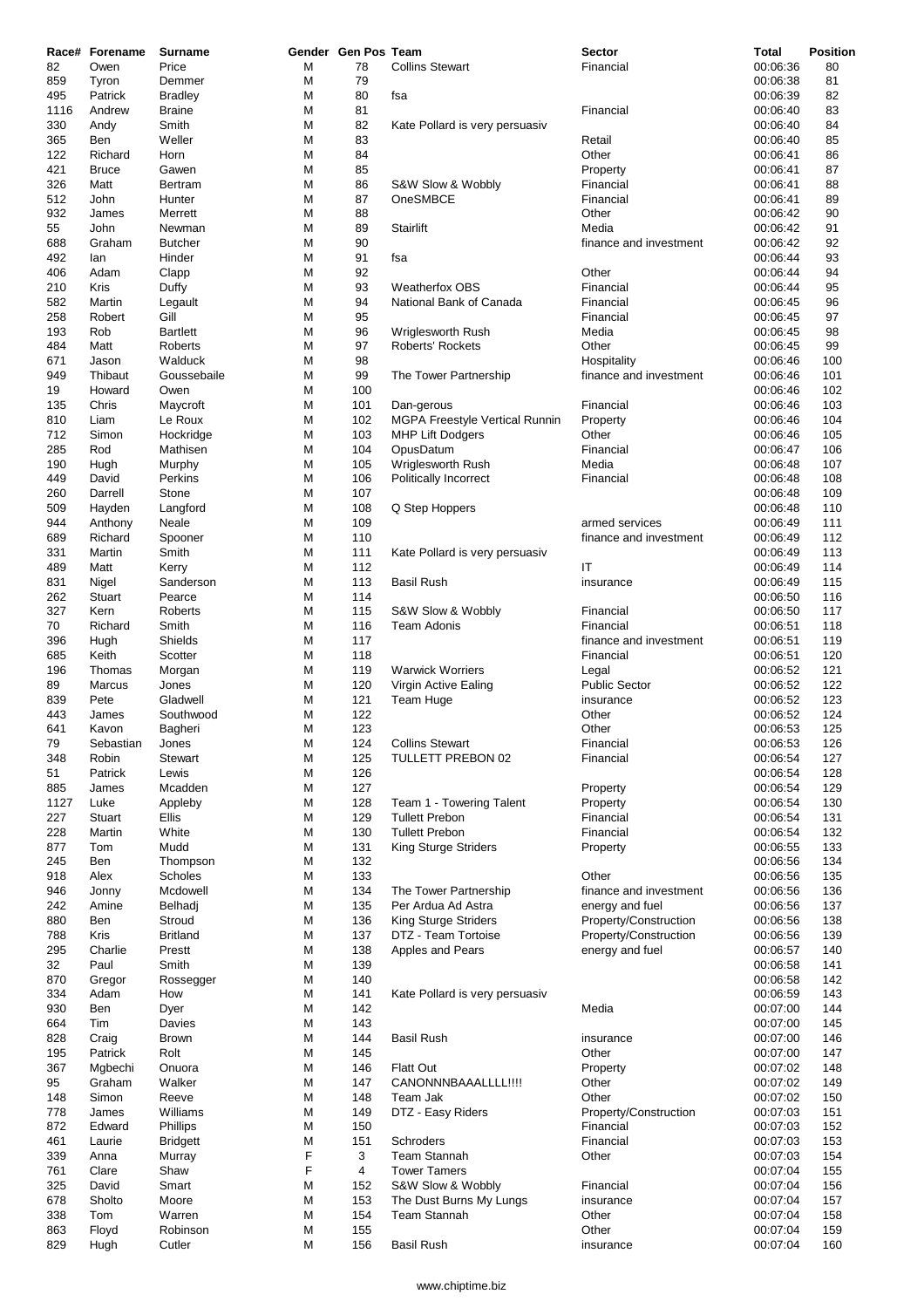|            | Race# Forename       | Surname                    |        | Gender Gen Pos Team |                                     | <b>Sector</b>            | Total                | <b>Position</b> |
|------------|----------------------|----------------------------|--------|---------------------|-------------------------------------|--------------------------|----------------------|-----------------|
| 136        | Dan                  | Priestley                  | M      | 157                 | Dan-gerous                          | Financial                | 00:07:05             | 161             |
| 613        | <b>Bobby</b>         | Sharpe                     | M      | 158                 |                                     | Media                    | 00:07:05             | 162             |
| 887        | Martin               | Whiteley                   | M      | 159                 |                                     | armed services           | 00:07:05             | 163             |
| 157        | Gary                 | Clarke                     | M      | 160                 |                                     |                          | 00:07:05             | 164             |
| 591        | Robbie               | Allam                      | M      | 161                 |                                     | Other                    | 00:07:06             | 165             |
| 211        | Jason                | Dixon                      | M      | 162                 | <b>Weatherfox OBS</b>               | Financial                | 00:07:07             | 166             |
| 854        | Thanh                | Ngugen                     | M      | 163                 | L & G 2                             | Financial                | 00:07:07             | 167             |
| 200        | Nick                 | Ashwood                    | M      | 164                 | <b>Warwick Worriers</b>             | Legal                    | 00:07:07             | 168             |
| 881<br>883 | Ollie                | Marshall                   | M      | 165<br>166          | King Sturge Striders                | Property/Construction    | 00:07:08<br>00:07:08 | 169             |
|            | Venizelos<br>Charlie | Socratous<br>Tweedle       | M<br>M | 167                 | <b>Team Flash</b>                   | Property                 | 00:07:08             | 170<br>171      |
| 846<br>510 | <b>Nicholas</b>      | Howe                       | M      | 168                 |                                     | insurance                | 00:07:09             | 172             |
| 239        | David                |                            | M      | 169                 | Per Ardua Ad Astra                  | Property                 | 00:07:09             | 173             |
| 440        | James                | Marriage<br>Cameron-cooper | M      | 170                 |                                     | energy and fuel<br>Other | 00:07:09             | 174             |
| 636        | James                | Francis                    | M      | 172                 | CA - Finance Five                   | Charity                  | 00:07:09             | 175             |
| 520        | Mahir                | Hamurcu                    | M      | 171                 |                                     |                          | 00:07:09             | 176             |
| 438        | Dean                 | Walker                     | M      | 173                 |                                     | <b>Public Sector</b>     | 00:07:09             | 177             |
| 183        | Richard              | Gladwyn                    | M      | 174                 | <b>Lift Dodgers</b>                 | IT                       | 00:07:11             | 178             |
| 374        | Malcolm              | Wyllie                     | M      | 175                 | <b>TC Till I Die</b>                | IT                       | 00:07:11             | 179             |
| 534        | Ben                  | Woodfield                  | M      | 176                 | <b>Property Ladder</b>              | Legal                    | 00:07:11             | 180             |
| 350        | Graeme               | Newton                     | M      | 177                 | TULLETT PREBON 02                   | Financial                | 00:07:11             | 181             |
| 503        | Paul                 | Newton                     | M      | 178                 | <b>Bluefin</b>                      | Property                 | 00:07:11             | 182             |
| 865        | Alastair             | Patrick                    | M      | 179                 |                                     | Other                    | 00:07:12             | 183             |
| 561        | Alex                 | Randall                    | M      | 180                 |                                     | Financial                | 00:07:12             | 184             |
| 447        | Neil                 | Mcmillan                   | M      | 181                 | Politically Incorrect               | Financial                | 00:07:13             | 185             |
| 789        | Rob                  | Worton                     | M      | 182                 | DTZ - Team Tortoise                 | Property/Construction    | 00:07:13             | 186             |
| 655        | Simon                | Jenkins                    | M      | 183                 |                                     | Financial                | 00:07:13             | 187             |
| 532        | Joss                 | Hargrave                   | M      | 184                 | Property Ladder                     | Legal                    | 00:07:13             | 188             |
| 904        | Alexandra            | Wick                       | F      | 5                   | Tullett Prebon Information 1        | Property                 | 00:07:13             | 189             |
| 369        | Christopher          | Seeley                     | M      | 185                 | <b>Flatt Out</b>                    | Property                 | 00:07:13             | 190             |
| 333        | Jamie                | Kerr                       | M      | 186                 | Kate Pollard is very persuasiv      |                          | 00:07:14             | 191             |
| 931        | Andy                 | Charlton                   | M      | 187                 |                                     | Media                    | 00:07:14             | 192             |
| 58         | Paul                 | Harding                    | M      | 188                 | <b>Brookfield Pinnacle Steppers</b> | Property                 | 00:07:14             | 193             |
| 169        | Andrew               | Humphrey                   | M      | 189                 | <b>KPMG Treasury Advisory</b>       | Financial                | 00:07:15             | 194             |
| 470        | Harriet              | Murray                     | F      | 6                   | C4WS Yes Yes!                       |                          | 00:07:15             | 195             |
| 81         | Adrian               | Hadden                     | M      | 190                 | <b>Collins Stewart</b>              | Financial                | 00:07:15             | 196             |
| 176        | Alex                 | Wightman                   | M      | 191                 | THB <sub>1</sub>                    | Financial                | 00:07:15             | 197             |
| 647        | Alex                 | Millward                   | M      | 192                 | Team Two - Towering Talent Too      | Property                 | 00:07:16             | 198             |
| 897        | Luke                 | Striffler                  | M      | 193                 | The OMKs                            |                          | 00:07:16             | 199             |
| 833        | Graham               | Hush                       | M      | 194                 | <b>Buns of Steel</b>                | Financial                | 00:07:16             | 200             |
| 256        | Michael              | Williams                   | M      | 195                 |                                     |                          | 00:07:16             | 201             |
| 948        | Ben                  | Grossmann                  | M      | 196                 | The Tower Partnership               | finance and investment   | 00:07:16             | 202             |
| 848        | David                | Routledge                  | M      | 197                 |                                     |                          | 00:07:17             | 203             |
| 277        | Justin               | <b>Browne</b>              | M      | 198                 |                                     |                          | 00:07:17             | 204             |
| 816        | David                | Hirsch                     | M      | 199                 |                                     | Financial                | 00:07:18             | 205             |
| 777        | <b>Nick</b>          | Lawley                     | M      | 200                 | DTZ - Easy Riders                   | Property/Construction    | 00:07:18             | 206             |
| 346        | Alfred               | Wright                     | M      | 201                 | TULLETT PREBON 02                   | Financial                | 00:07:18             | 207             |
| 225        | Stuart               | Anderson                   | M      | 202                 | STAIRWAY TO HEAVEN                  | Other                    | 00:07:19             | 208             |
| 1128       | Tom                  | <b>Brook</b>               | M      | 203                 | Team 1 - Towering Talent            | Property                 | 00:07:19             | 209             |
| 433        | Paze                 | Ware-lane                  | M      | 204                 |                                     | Financial                | 00:07:20             | 210             |
| 792        | Colin                | <b>Burnet</b>              | M      | 205                 | DTZ - The Only Way is Up            | Property/Construction    | 00:07:20             | 211             |
| 626        | Andy                 | Williams                   | M      | 206                 |                                     | Financial                | 00:07:20             | 212             |
| 402        | Jamie                | Humphris                   | M      | 207                 | The Only Way Is Up                  | Financial                | 00:07:20             | 213             |
| 255        | James                | Allen                      | М      | 208                 |                                     |                          | 00:07:21             | 214             |
| 149        | Jamie                | Bell                       | М      | 209                 | Team Jak                            | Other                    | 00:07:21             | 215             |
| 605        | Patrick              | Hargreaves                 | M      | 210                 |                                     | Financial                | 00:07:21             | 216             |
| 718        | Matthew              | Tuff                       | M      | 211                 |                                     | Legal                    | 00:07:21             | 217             |
| 516        | Nigel                | O'connor                   | M      | 212                 | OneSMBCE                            | insurance                | 00:07:21             | 218             |
| 173        | Julian               | Vereker                    | M      | 213                 | THB <sub>1</sub>                    | Financial                | 00:07:21             | 219             |
| 804        | Anna                 | Foreman-peck               | F      | $\overline{7}$      |                                     | Property                 | 00:07:21             | 220             |
| 630        | Fiona                | <b>Bugler</b>              | F      | 8                   | <b>Running Free</b>                 |                          | 00:07:21             | 221             |
| 861        | Tim                  | Cawthorne                  | M      | 214                 |                                     | Other                    | 00:07:22             | 222             |
| 21         | Tim                  | Allen                      | M      | 215                 |                                     |                          | 00:07:22             | 223             |
| 214        | William              | Cochrane                   | M      | 216                 | <b>Weatherfox OBS</b>               | Financial                | 00:07:22             | 224             |
| 426        | Andy                 | Robinson                   | M      | 217                 | Trading Technologies Team 1         | Financial                | 00:07:22             | 225             |
| 379        | Stephen              | Woodnutt                   | M      | 218                 |                                     | Other                    | 00:07:22             | 226             |
| 87         | Ivo                  | Mendes                     | M      | 219                 | Virgin Active Ealing                | <b>Public Sector</b>     | 00:07:22             | 227             |
| 299        | Barry                | Allan                      | M      | 220                 | Apples and Pears                    | energy and fuel          | 00:07:22             | 228             |
| 858        | Gordon               | Sheffield                  | M      | 221                 | L & G 2                             | insurance                | 00:07:23             | 229             |
| 638        | Richard              | Austin                     | M      | 222                 |                                     | <b>Public Sector</b>     | 00:07:23             | 230             |
| 820        | Rob                  | Cottrell                   | М      | 223                 |                                     | Other                    | 00:07:23             | 231             |
| 860        | Ross                 | Mac Connell                | M      | 224                 |                                     | Financial                | 00:07:23             | 232             |
| 616        | Richard              | Fellows                    | М      | 225                 |                                     | Financial                | 00:07:23             | 233             |
| 795        | Kostis               | Papadopoulos               | М      | 226                 | DTZ - The Only Way is Up            | Property/Construction    | 00:07:23             | 234             |
| 284        | Andrew               | Travis                     | M      | 227                 | OpusDatum                           | Financial                | 00:07:24             | 235             |
| 857        | Nick                 | Duke                       | M      | 228                 | L & G 2                             | insurance                | 00:07:24             | 236             |
| 807        | Sean                 | Maguire                    | M      | 230                 |                                     | Media                    | 00:07:24             | 237             |
| 45         | Craig                | Goldsmith                  | М      | 229                 |                                     |                          | 00:07:24             | 238             |
| 448        | Jack                 | Lewis                      | М      | 231                 | Politically Incorrect               | Financial                | 00:07:25             | 239             |
| 281        | Dan                  | Larkin                     | М      | 232                 |                                     | Media                    | 00:07:25             | 240             |
| 417        | Ricardo              | Duque                      | М      | 233                 | exceedingly sporty architects       | architecture             | 00:07:26             | 241             |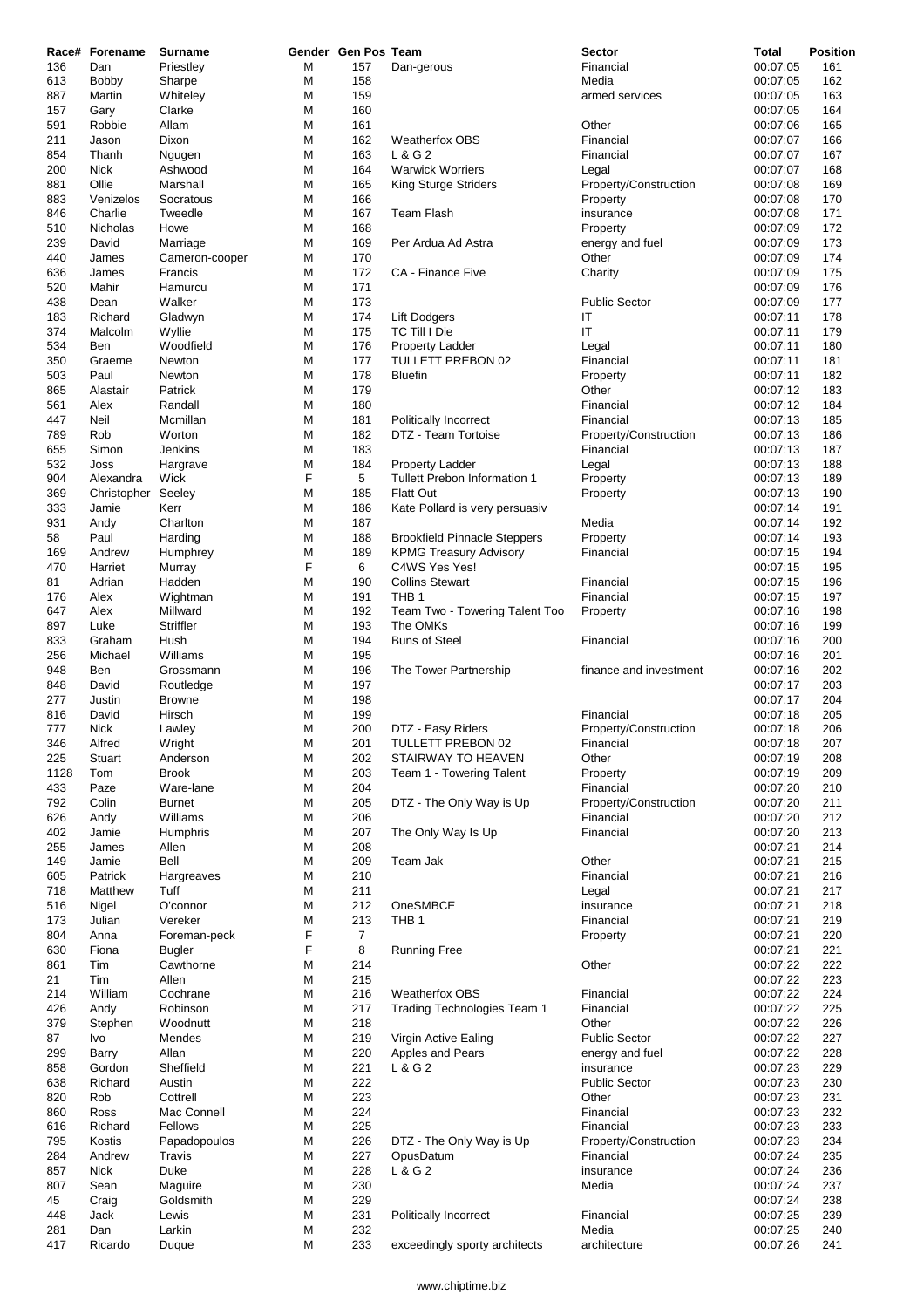|      | Race# Forename | Surname            |   | Gender Gen Pos Team |                                      | <b>Sector</b>         | Total    | Position |
|------|----------------|--------------------|---|---------------------|--------------------------------------|-----------------------|----------|----------|
| 791  | Ben            | Clarke             | M | 234                 | DTZ - The Only Way is Up             | Property              | 00:07:26 | 242      |
| 754  | Thomas         | Robins             | M | 235                 | Project Head Rush                    | ΙT                    | 00:07:27 | 243      |
| 296  | Alex           | Kent               | M | 236                 | Apples and Pears                     | energy and fuel       | 00:07:27 | 244      |
| 163  | Sam            | Bartram            | M | 237                 | <b>Ascot Underwriting Ltd</b>        | Financial             | 00:07:27 | 245      |
| 559  | Matt           | Bardsley           | M | 238                 | <b>BIA Sanctions Team</b>            |                       | 00:07:28 | 246      |
| 554  | Steven         | Farmer             | M | 239                 | Pillsbury                            |                       | 00:07:28 | 247      |
| 131  | Richard        | Taunt              | M | 240                 |                                      |                       | 00:07:28 | 248      |
| 62   | Kieron         | Allen-Curry        | M | 241                 | <b>Brookfield Pinnacle Steppers</b>  | Property              | 00:07:28 | 249      |
| 86   | Tracey         | Tomlinson          | F | 9                   | Virgin Active Ealing                 | <b>Public Sector</b>  | 00:07:28 | 250      |
| 701  | James          | Green              | M | 242                 | Who Broke the Lift?                  | Property              | 00:07:29 | 251      |
| 273  | Adrian         | Feasby             | M | 243                 |                                      | Financial             | 00:07:29 | 252      |
| 527  | Paul           | Briggs             | M | 244                 | High Flyers                          | Legal                 | 00:07:29 | 253      |
| 132  | James          | Hill               | M | 245                 |                                      | Other                 | 00:07:29 | 254      |
| 39   | lan            | Kibble             | M | 246                 |                                      | Legal                 | 00:07:30 | 255      |
| 205  | Andrew         | Phelan             | M | 247                 | Qube Global Software                 | ΙT                    | 00:07:30 | 256      |
| 692  | Adam           | <b>Bennett</b>     | M | 248                 |                                      | Media                 | 00:07:30 | 257      |
| 257  | Susann         | <b>Bottle</b>      | F | 10                  |                                      |                       | 00:07:30 | 258      |
| 840  | Tom            | Carlton            | M | 249                 | Team Huge                            | insurance             | 00:07:31 | 259      |
| 137  | Stephen        | Wotton             | M | 250                 | Dan-gerous                           | Financial             | 00:07:31 | 260      |
| 713  | Giles          | Robinson           | M | 251                 | <b>MHP Lift Dodgers</b>              | Other                 | 00:07:31 | 261      |
| 716  | Steven         | Williams           | M | 252                 |                                      | Other                 | 00:07:32 | 262      |
| 434  | Harry          | Bhrispodolou       | M | 253                 |                                      | Financial             | 00:07:34 | 263      |
| 181  | Warren         | Hills              | M | 254                 | THB <sub>2</sub>                     | Financial             | 00:07:34 | 264      |
| 838  | Dan            | <b>Batterton</b>   | M | 255                 | Team Huge                            | Financial             | 00:07:34 | 265      |
| 15   | Curtis         | Sullam             | M | 256                 |                                      |                       | 00:07:35 | 266      |
| 483  | Ed             | Coates             | M | 257                 |                                      |                       | 00:07:35 | 267      |
| 557  | Jocelyn        | <b>Tait Norval</b> | F | 11                  | <b>BIA Sanctions Team</b>            |                       | 00:07:36 | 268      |
| 83   | Philippa       | Underwood          | F | 12                  | <b>Collins Stewart</b>               | Financial             | 00:07:36 | 269      |
| 659  | Matthew        | Freestone          | M | 258                 | Circle Living - Circle Loving        | Property              | 00:07:37 | 270      |
| 855  | Cliff          | Woods              | M | 259                 | L & G 2                              | insurance             | 00:07:37 | 271      |
| 279  | Paul           | Robins             | M | 260                 |                                      |                       | 00:07:38 | 272      |
| 180  | Will           | Cooper             | M | 261                 | THB <sub>2</sub>                     | Financial             | 00:07:38 | 273      |
| 656  | Nathan         | Humphreys          | M | 262                 | Circle Living - Circle Loving        | Property              | 00:07:38 | 274      |
| 925  | Mike           | <b>Bonnet</b>      | M | 263                 | <b>Team Redwood</b>                  | Property              | 00:07:39 | 275      |
| 97   | Duncan         | Feldman            | M | 264                 | CANONNNBAAALLLL!!!!                  | Other                 | 00:07:39 | 276      |
| 615  | Samuel         | Smith              | M | 265                 |                                      | Financial             | 00:07:39 | 277      |
| 915  | Nathan         | Lorenzo-george     | M | 266                 | Weil Boyz                            |                       | 00:07:39 | 278      |
| 764  | Stuart         | Mccann             | M | 267                 | 5 from 7                             | Financial             | 00:07:40 | 279      |
| 60   | Dan            | Shrimpton          | M | 268                 | <b>Brookfield Pinnacle Steppers</b>  | Property              | 00:07:40 | 280      |
| 103  | <b>Brad</b>    | Coomber            | M | 269                 |                                      | Media                 | 00:07:41 | 281      |
| 188  | Elspeth        | Storrar            | F | 13                  |                                      |                       | 00:07:41 | 282      |
| 575  | Sam            | Ashken             | M | 270                 |                                      | Media                 | 00:07:41 | 283      |
| 486  | Sabrina        | Bassan             | F | 14                  |                                      | Financial             | 00:07:41 | 284      |
| 911  | <b>Beth</b>    | Morrison           | F | 15                  |                                      | <b>Public Sector</b>  | 00:07:42 | 285      |
| 383  | Phil           | Bundy              | M | 271                 |                                      | Financial             | 00:07:42 | 286      |
| 99   | Robert         | Felstead           | M | 272                 | CANONNNBAAALLLL!!!!                  | Other                 | 00:07:42 | 287      |
| 704  | Philip         | Kenley             | M | 273                 |                                      | IT                    | 00:07:43 | 288      |
| 634  | Gary           | Cheesman           | M | 274                 | CA - Finance Five                    | Charity               | 00:07:44 | 289      |
| 187  | Jon            | Longridge          | M | 275                 | Lift Dodgers                         | IT                    | 00:07:44 | 290      |
| 422  | Dan            | King               | M | 276                 |                                      | Retail                | 00:07:44 | 291      |
| 464  | Tracy          | Holman             | F | 16                  |                                      | Other                 | 00:07:44 | 292      |
| 101  | Glen           | Downton            | M | 277                 |                                      | IT                    | 00:07:45 | 293      |
| 254  | Adam           | Smith              | M | 278                 |                                      |                       | 00:07:45 | 294      |
| 209  | David          | Griffin            | M | 279                 | Qube Global Software                 | ΙT                    | 00:07:45 | 295      |
| 720  | Paul           | Edkins             | M | 280                 |                                      | Other                 | 00:07:45 | 296      |
| 446  | John           | Hargest            | M | 281                 |                                      | Media                 | 00:07:45 | 297      |
| 1132 | Paul           | Nelson             | M | 282                 | Team Jak                             | Other                 | 00:07:46 | 298      |
| 441  | Paul           | Douglas            | M | 283                 |                                      | Other                 | 00:07:46 | 299      |
| 155  | Andrew         | Olah               | M | 284                 |                                      | <b>Retail Finance</b> | 00:07:46 | 300      |
| 10   | Lindsay        | <b>Buck</b>        | F | 17                  |                                      | Other                 | 00:07:46 | 301      |
| 522  | Astrid         | O'reilly           | F | 18                  | <b>Top Birds</b>                     | Legal                 | 00:07:47 | 302      |
| 543  | Patrick        | Law                | M | 285                 | Hold the lift                        | Property              | 00:07:47 | 303      |
| 46   | David          | Feeley             | M | 286                 |                                      |                       | 00:07:48 | 304      |
| 93   | Callum         | Ross               | M | 287                 |                                      | <b>Public Sector</b>  | 00:07:48 | 305      |
| 208  | Chris          | Ridley             | M | 288                 | Qube Global Software                 | ΙT                    | 00:07:48 | 306      |
| 886  | James          | Restell            | M | 289                 |                                      | armed services        | 00:07:48 | 307      |
| 280  | Jesper         | Andersson          | M | 290                 |                                      | Other                 | 00:07:49 | 308      |
| 920  | Greg           | Ivings             | M | 292                 |                                      |                       | 00:07:49 | 309      |
| 268  | James          | Kirby              | M | 291                 |                                      | Financial             | 00:07:49 | 310      |
| 408  | lan            | Caulkett           | M | 293                 |                                      | Media                 | 00:07:49 | 311      |
| 318  | Helena         | Beddoe             | F | 19                  | <b>Production Management Pythons</b> | Financial             | 00:07:49 | 312      |
| 311  | Stephen        | <b>Bennett</b>     | M | 294                 | Deka London                          | Property              | 00:07:49 | 313      |
| 182  | Simon          | Bell               | M | 295                 | THB <sub>2</sub>                     | Financial             | 00:07:50 | 314      |
| 818  | Benjamin       | Levine             | M | 296                 |                                      |                       | 00:07:51 | 315      |
| 536  | Darren         | Johnston           | M | 297                 |                                      | Property              | 00:07:51 | 316      |
| 1136 | Rob            | <b>Blackie</b>     | M | 298                 | Dumb Waiters                         | Media                 | 00:07:51 | 317      |
| 677  | James          | Driffill           | M | 299                 | The Dust Burns My Lungs              | insurance             | 00:07:52 | 318      |
| 114  | Ewan           | Townsend           | M | 300                 | Arnold & Porter (UK) LLP             | Legal                 | 00:07:52 | 319      |
| 344  | Steve          | Edelman            | M | 301                 | Sky's the limit                      |                       | 00:07:52 | 320      |
| 366  | Monty          | Hoeft              | M | 302                 |                                      |                       | 00:07:52 | 321      |
| 289  | Robert         | Martin             | M | 303                 | Centor                               |                       | 00:07:53 | 322      |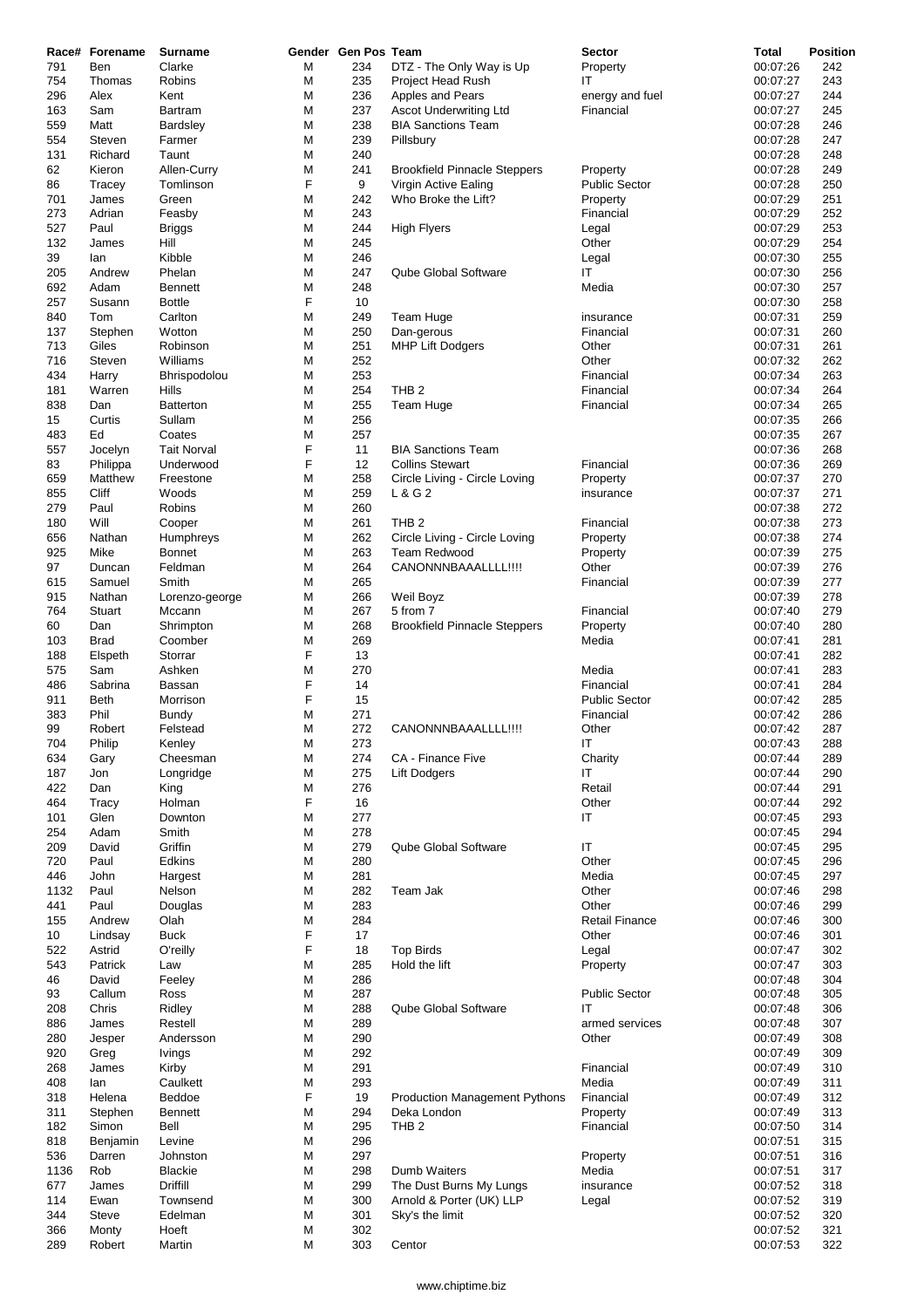|           | Race# Forename | <b>Surname</b>     |        | Gender Gen Pos Team |                                      | <b>Sector</b>                 | Total                | Position   |
|-----------|----------------|--------------------|--------|---------------------|--------------------------------------|-------------------------------|----------------------|------------|
| 1150      | Dean           | Berry              | М      | 304                 | MorrCo                               | Property                      | 00:07:53             | 323        |
| 879       | Tom            | Henry              | M<br>М | 305<br>306          | King Sturge Striders                 | Property/Construction         | 00:07:54             | 324<br>325 |
| 56<br>472 | Terry<br>lan   | Heath<br>Morris    | М      | 307                 | Stairlift                            | Media<br>Media                | 00:07:54<br>00:07:54 | 326        |
| 1140      | Dan            | Smith              | М      | 308                 |                                      | IT                            | 00:07:55             | 328        |
| 91        | Tim            | Lees               | M      | 309                 |                                      |                               | 00:07:55             | 327        |
| 540       | Cyrille        | Martin             | М      | 310                 | Upwards & Onwards                    | insurance                     | 00:07:55             | 329        |
| 336       | Thomas         | <b>Burridge</b>    | M      | 311                 | Team Stannah                         | Other                         | 00:07:55             | 330        |
| 53        | Rich           | West               | M      | 312                 | Stairlift                            | Media                         | 00:07:55             | 331        |
| 469       | Adam           | Holland            | М      | 313                 | C4WS Yes Yes!                        |                               | 00:07:55             | 332        |
| 329       | Rebecca        | Shepherd           | F      | 20                  | S&W Slow & Wobbly                    | Financial                     | 00:07:56             | 333        |
| 851       | Sarah          | Peasy              | F      | 21                  | L & G 1                              | insurance                     | 00:07:56             | 334        |
| 1121      | Daniel         | Subramaniam        | M      | 314                 | Viscious and Delicious               | ΙT                            | 00:07:57             | 335        |
| 160       | Kevin          | Ball               | М      | 315                 | Ascot Underwriting Ltd               | Financial                     | 00:07:58             | 336        |
| 264       | Alan           | Gray               | M      | 316                 |                                      |                               | 00:07:58             | 337        |
| 928       | Mark           | Dudley             | М      | 317                 |                                      | Property                      | 00:07:58             | 338        |
| 310       | James          | White              | М      | 318                 | Deka London                          | Property                      | 00:07:59             | 339        |
| 475       | Paul           | Mcmullan           | М      | 319                 |                                      | Charity                       | 00:07:59             | 340        |
| 912       | Peter          | Ibrahim            | M      | 320                 | Weil Boyz                            |                               | 00:07:59             | 341        |
| 471       | Nigel          | Raj Sambavamoorthy | M      | 321                 | C4WS Yes Yes!                        |                               | 00:07:59             | 342        |
| 661       | Kerry          | Stanton            | F      | 22                  | Schroders                            | Financial                     | 00:07:59             | 343        |
| 217       | Phil           | Portas             | М      | 322                 | <b>Weatherfox OBS 2</b>              | Financial                     | 00:07:59             | 344        |
| 836       | Louise         | Tufnell            | F      | 23                  | <b>Buns of Steel</b>                 | insurance                     | 00:07:59             | 345        |
| 759       | Annabel        | Hudleston          | F      | 24                  | <b>Tower Tamers</b>                  |                               | 00:07:59             | 346        |
| 1131      | Joseph         | Molloy             | M      | 323                 |                                      |                               | 00:08:00             | 347        |
| 815       | David          | <b>Broomfield</b>  | М      | 324                 |                                      | Charity                       | 00:08:00             | 348        |
| 724       | Craig          | <b>Botham</b>      | M      | 325                 |                                      | Financial                     | 00:08:00             | 349        |
| 817       | Hannah         | Crumme             | F      | 25                  |                                      | Media                         | 00:08:00             | 350        |
| 767       | Jon            | Magnus             | M      | 326                 | 5 from 7                             | Financial                     | 00:08:00             | 351        |
| 485       | John           | Nolan              | M      | 327                 |                                      | Financial                     | 00:08:00             | 352        |
| 765       | Glen           | Tucker             | M      | 328                 | 5 from 7                             | Financial                     | 00:08:01             | 353        |
| 700       | Lee            | Heather            | M      | 329                 | Who Broke the Lift?                  | Property                      | 00:08:02             | 354        |
| 459       | Hugo           | Joyce              | M      | 331                 | Schroders                            | Financial                     | 00:08:02             | 356        |
| 892       | Matthieu       | Junk               | M      | 330                 |                                      | Other                         | 00:08:02             | 355        |
| 240       | Pam            | Munger             | F      | 26                  | Per Ardua Ad Astra                   | energy and fuel               | 00:08:02             | 357        |
| 786       | Neil           | Gay                | M      | 332                 | DTZ - Team Tortoise                  | Property                      | 00:08:02             | 358        |
| 129       | Catherine      | Murphy             | F      | 27                  | Shelter's Helter Skelters            | Charity                       | 00:08:02             | 359        |
| 501       | Jeremy         | Court              | М      | 333                 | <b>Bluefin</b>                       | Property                      | 00:08:02             | 360        |
| 349       | <b>Nick</b>    | Groucott           | M      | 334                 | TULLETT PREBON 02                    | Financial                     | 00:08:03             | 361        |
| 368       | Stephanie      | Muir               | F      | 28                  | <b>Flatt Out</b>                     | Property                      | 00:08:03             | 362        |
| 901       | Darja          | Tihhonova          | F      | 29                  | Tullett Prebon Information 1         | Property                      | 00:08:03             | 363        |
| 57        | Shez           | Iqbal              | М      | 335                 | Stairlift                            | Media                         | 00:08:03             | 364        |
| 106       | Martin         | Phoenix            | M      | 336                 | Team FK.UK                           |                               | 00:08:03             | 365        |
| 317       | Antony         | Little             | М      | 337                 | <b>Production Management Pythons</b> | Financial                     | 00:08:04             | 366        |
| 431       | Russell        | Tromans            | М      | 338                 | Trading Technologies Team 2          | Financial                     | 00:08:04             | 367        |
| 118       | Stephan        | Von Schilling      | М      | 339                 | What U Stairing @                    | Other                         | 00:08:05             | 368        |
| 1143      | John           | Morrell            | M      | 340                 | MorrCo                               | Property                      | 00:08:05             | 369        |
| 587       | James          | Walker             | M      | 341                 | The TROUGHERS                        |                               | 00:08:05             | 370        |
| 525       | Alphie         | Ibrahim            | M      | 342                 | <b>Top Birds</b>                     | Legal                         | 00:08:05             | 371        |
| 793       | David          | Rees               | M      | 343                 | DTZ - The Only Way is Up             | Property/Construction         | 00:08:07             | 372        |
| 337       | Geoff          | <b>Brown</b>       | М      | 344                 | <b>Team Stannah</b>                  | Other                         | 00:08:07             | 373        |
| 14        | Tolga          | Uzuner             | M      | 345                 |                                      | Financial                     | 00:08:07             | 374        |
| 243       | Martyn         | Smith              | M      | 346                 |                                      | insurance                     | 00:08:07             | 375        |
| 167       | Neil           | Raven              | М      | 347                 |                                      | Other                         | 00:08:07             | 376        |
| 498       | Dominic        | Cherry             | M      | 348                 |                                      |                               | 00:08:08             | 377        |
| 849       | Paul           | <b>Bremeyer</b>    | M      | 349                 | L & G 1                              | Financial                     | 00:08:09             | 378        |
| 850       | Tim            | <b>Baros</b>       | M      | 350                 | L & G1                               | insurance                     | 00:08:09             | 379        |
| 362       | Gareth         | Lovell             | M      | 351                 | Roberts' Rockets                     |                               | 00:08:09             | 380        |
| 1135      | Hannah         | Darvill            | F      | 30                  | Dumb Waiters                         | Media                         | 00:08:10             | 381        |
| 100       | Paul           | Timmins            | M      | 352                 |                                      | Charity                       | 00:08:10             | 382        |
| 207       | Peter          | Ratcliffe          | M      | 353                 | Qube Global Software                 | IT                            | 00:08:10             | 383        |
| 841       | Andrew         | Ferguson           | M      | 354                 | Team Huge                            | insurance                     | 00:08:10             | 384        |
| 44        | Andy           | Goodman            | M      | 355                 |                                      | Retail                        | 00:08:10             | 385        |
| 124       | Alex           | Dennis             | М      | 356                 |                                      | Media                         | 00:08:10             | 386        |
| 709       | James          | White              | M      | 357                 | <b>MHP Lift Dodgers</b>              | Other                         | 00:08:11             | 387        |
| 876       | Donovan        | Wagner             | М      | 358                 |                                      | Charity                       | 00:08:11             | 388        |
| 729       | Abtien         | Ghamsari           | F      | 31                  |                                      | entertainment films and music | 00:08:11             | 389        |
| 942       | Roland         | Campbell           | M      | 359                 |                                      | Financial                     | 00:08:11             | 390        |
| 178       | <b>Nick</b>    | Jones              | M      | 360                 | THB <sub>2</sub>                     | Financial                     | 00:08:11             | 391        |
| 166       | Rob            | Porter             | М      | 361                 |                                      | <b>Public Sector</b>          | 00:08:12             | 392        |
| 463       | Stephanie      | Mcivor-oakley      | F      | 32                  |                                      | Financial                     | 00:08:12             | 393        |
| 455       | Lloyd          | Reeve              | М      | 362                 | <b>Capital Economics</b>             | Financial                     | 00:08:12             | 394        |
| 125       | Jacqui         | Bashford           | F      | 33                  |                                      | Other                         | 00:08:12             | 395        |
| 116       | Martin         | Thompson           | M      | 363                 | What U Stairing @                    | Other                         | 00:08:12             | 396        |
| 760       | Vicky          | Watkins            | F      | 34                  | <b>Tower Tamers</b>                  |                               | 00:08:13             | 397        |
| 513       | Matt           | Beaman             | M      | 364                 | OneSMBCE                             | insurance                     | 00:08:14             | 398        |
| 152       | Chris          | Neiger             | M      | 365                 |                                      |                               | 00:08:14             | 399        |
| 140       | Jonathan       | Tanner             | M      | 366                 |                                      | Other                         | 00:08:14             | 400        |
| 218       | Fenner         | Austin             | М      | 367                 | <b>Weatherfox OBS 2</b>              | Financial                     | 00:08:14             | 401        |
| 905       | John           | O'donnell          | M      | 368                 | Tullett Prebon Information 1         | Property                      | 00:08:14             | 402        |
| 387       | Jennifer       | Richardson         | F      | 35                  | Finchies                             | IT                            | 00:08:14             | 403        |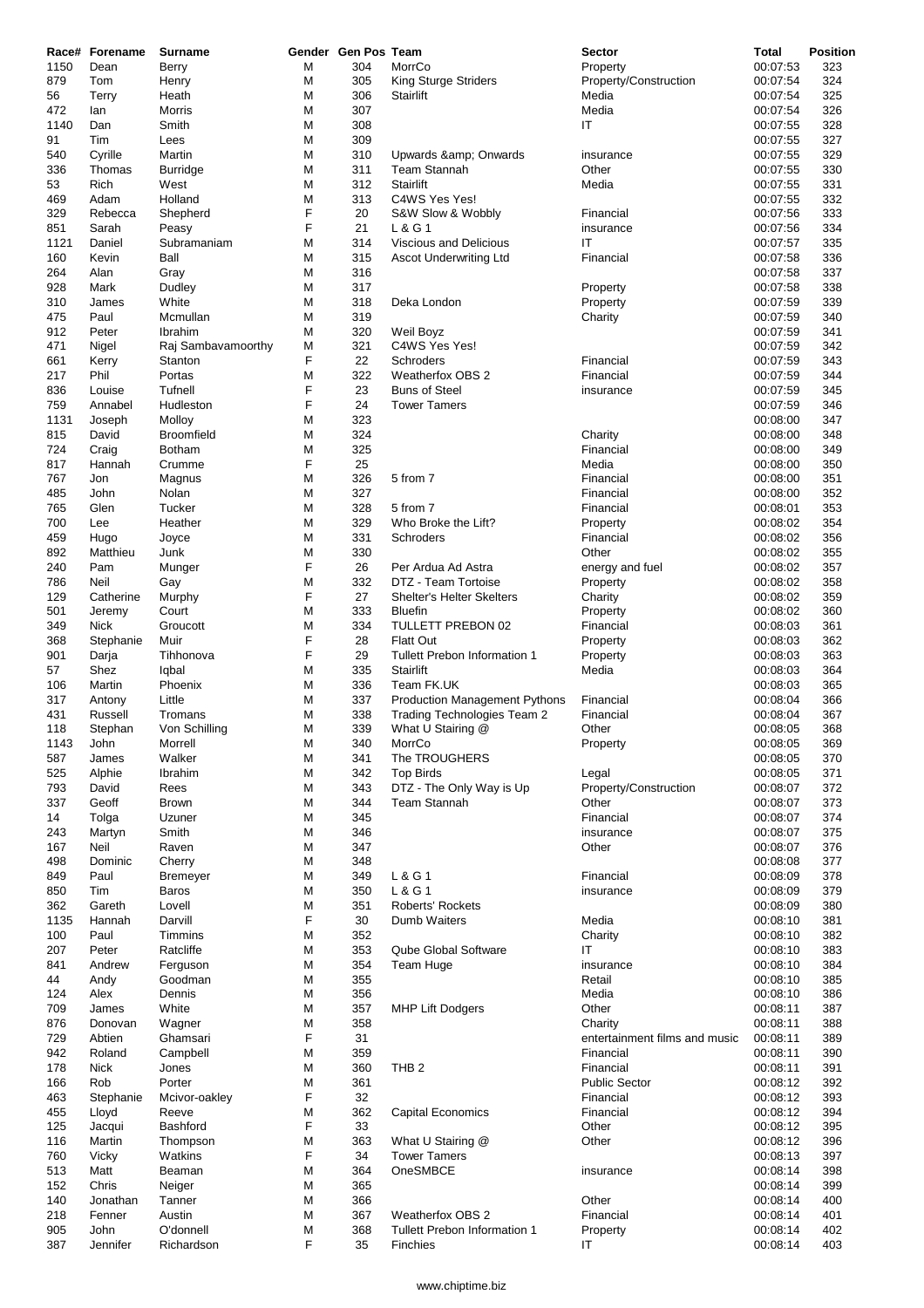| 676<br>910<br>363<br>158<br>468<br>64<br>179 | Ben<br>Stuart<br>Hannah<br>Mark<br>Jamie<br>James<br>Yogi | Sheldon<br>Allen<br>Payne<br>Sta Ana<br>Nalton | М<br>М<br>F<br>М | 369<br>370<br>36 | The Dust Burns My Lungs<br>Tullet Prebon Information 2<br><b>Roberts' Rockets</b> | insurance<br>Property | 00:08:15<br>00:08:15<br>00:08:15 | 404<br>405 |
|----------------------------------------------|-----------------------------------------------------------|------------------------------------------------|------------------|------------------|-----------------------------------------------------------------------------------|-----------------------|----------------------------------|------------|
|                                              |                                                           |                                                |                  |                  |                                                                                   |                       |                                  |            |
|                                              |                                                           |                                                |                  |                  |                                                                                   |                       |                                  |            |
|                                              |                                                           |                                                |                  | 371              |                                                                                   |                       | 00:08:16                         | 406<br>407 |
|                                              |                                                           |                                                | М                | 372              | C4WS Yes Yes!                                                                     |                       | 00:08:16                         | 408        |
|                                              |                                                           | <b>Bramley</b>                                 | M                | 373              |                                                                                   |                       | 00:08:17                         | 409        |
|                                              |                                                           | Patel                                          | М                | 374              | THB <sub>2</sub>                                                                  | Financial             | 00:08:17                         | 410        |
| 25                                           | Tom                                                       | Story                                          | M                | 375              |                                                                                   | Legal                 | 00:08:18                         | 411        |
| 274                                          | Tim                                                       | Stedman                                        | M                | 376              |                                                                                   |                       | 00:08:18                         | 412        |
| 853                                          | Matthew                                                   | Greenwood                                      | М                | 377              | L & G 1                                                                           | insurance             | 00:08:18                         | 413        |
| 216                                          | Sil-mon                                                   | Li                                             | М                | 378              | <b>Weatherfox OBS 2</b>                                                           | Financial             | 00:08:19                         | 414        |
| 1115                                         | Tom                                                       | <b>Broadhurst</b>                              | M                | 379              |                                                                                   |                       | 00:08:19                         | 415        |
| 231                                          | Daniel                                                    | Hyams                                          | М                | 380              | <b>Tullett Prebon</b>                                                             | Financial             | 00:08:19                         | 416        |
| 206                                          | Krzysztof                                                 | Kubosz                                         | М                | 381              | Qube Global Software                                                              | IT                    | 00:08:19                         | 417        |
| 618                                          | Sameer                                                    | Ahmed                                          | M                | 382              |                                                                                   | IT                    | 00:08:19                         | 418        |
| 494                                          | Chris                                                     | Lane                                           | М                | 383              | fsa                                                                               |                       | 00:08:19                         | 419        |
| 654                                          | Dave                                                      | Abbott                                         | М                | 384              |                                                                                   | Retail                | 00:08:19                         | 420        |
| 601                                          | Ishtiag                                                   | Faiz                                           | М                | 385              | Catterpillars                                                                     | <b>Public Sector</b>  | 00:08:20                         | 421        |
| 628                                          | <b>Nick</b>                                               | <b>Bryant</b>                                  | M                | 386              | <b>Running Free</b>                                                               |                       | 00:08:20                         | 422        |
| 215                                          | Tony                                                      | Powell                                         | М                | 387              | <b>Weatherfox OBS 2</b>                                                           | Financial             | 00:08:20                         | 423        |
| 1137                                         | Josh                                                      | Feldberg                                       | M                | 388              | Dumb Waiters                                                                      | Media                 | 00:08:21                         | 424        |
| 482                                          | Iwan                                                      | Lewis                                          | М                | 389              |                                                                                   |                       | 00:08:21                         | 425        |
| 909                                          | Paul                                                      | Flinn                                          | М                | 390              | Tullet Prebon Information 2                                                       | Property              | 00:08:21                         | 426        |
| 111                                          | Richard                                                   | Dickinson                                      | M                | 391              | Arnold & Porter (UK) LLP                                                          | Legal                 | 00:08:21                         | 427        |
| 517                                          | Paul                                                      | Milton                                         | М                | 392              |                                                                                   | Other                 | 00:08:22                         | 428        |
| 943                                          | Robert                                                    | Hulme                                          | М                | 393              |                                                                                   | Financial             | 00:08:22                         | 429        |
| 263                                          | Carl                                                      | Mahoney                                        | M                | 394              |                                                                                   | Financial             | 00:08:23                         | 430        |
| 537                                          | Nafiz                                                     | Sabur                                          | М                | 395              |                                                                                   |                       | 00:08:23                         | 431        |
| 104                                          | Susie                                                     | Hobbs                                          | F                | 37               |                                                                                   | Other                 | 00:08:23                         | 432        |
| 923                                          | Ludo                                                      | Baynham-herd                                   | М                | 396              | <b>Team Redwood</b>                                                               | Property              | 00:08:23                         | 433        |
| 768                                          | Ashley                                                    | Clayden                                        | М                | 397              | 5 from 7                                                                          | Financial             | 00:08:24                         | 434        |
| 175                                          | Kirsty                                                    | Houghton                                       | F                | 38               | THB <sub>1</sub>                                                                  | Financial             | 00:08:24                         | 435        |
| 580                                          | Jay                                                       | Guarnieri                                      | М                | 398              | National Bank of Canada                                                           | Financial             | 00:08:24                         | 436        |
| 395                                          | Andrew                                                    | Owen                                           | М                | 399              |                                                                                   | Other                 | 00:08:24                         | 437        |
| 313                                          | Christopher                                               | <b>Bennett</b>                                 | М                | 400              | Deka London                                                                       | Property              | 00:08:24                         | 438        |
| 586                                          | Gordon                                                    | Mc Quade                                       | М                | 401              | The TROUGHERS                                                                     |                       | 00:08:24                         | 439        |
| 1114                                         | Adam                                                      | <b>Stokes</b>                                  | M                | 402              | <b>Sagicor Steps</b>                                                              | Financial             | 00:08:24                         | 440        |
| 444                                          | Sam                                                       | Morley                                         | М                | 403              |                                                                                   | Property              | 00:08:25                         | 441        |
| 172                                          | James                                                     | Moir                                           | М                | 404              | <b>KPMG Treasury Advisory</b>                                                     | Financial             | 00:08:25                         | 442        |
| 612                                          | Matthew                                                   | Parker                                         | M                | 405              |                                                                                   | IT                    | 00:08:26                         | 443        |
| 891                                          | Laurence                                                  | Thompson                                       | M                | 406              |                                                                                   | Financial             | 00:08:26                         | 444        |
| 533                                          | Andrew                                                    | Stobbart                                       | М                | 407              | Property Ladder                                                                   | Legal                 | 00:08:26                         | 445        |
| 251                                          | Gary                                                      | <b>Burchett</b>                                | M                | 408              |                                                                                   |                       | 00:08:27                         | 446        |
| 675                                          | Pete                                                      | Cowell                                         | М                | 409              | The Dust Burns My Lungs                                                           | insurance             | 00:08:27                         | 447        |
| 834                                          | Miranda                                                   | Smith                                          | F                | 39               | <b>Buns of Steel</b>                                                              | insurance             | 00:08:28                         | 448        |
| 456                                          | Christoph                                                 | Jacques                                        | М                | 410              | <b>Capital Economics</b>                                                          | Financial             | 00:08:28                         | 449        |
| 307                                          | Ben                                                       | Jones                                          | M                | 411              | Hughes Jones Farrell Architect                                                    | Property              | 00:08:28                         | 450        |
| 648                                          | David                                                     | Williams                                       | M                | 412              | Team Two - Towering Talent Too                                                    | Property              | 00:08:29                         | 451        |
| 320                                          | Michael                                                   | <b>Barrett</b>                                 | М                | 413              |                                                                                   | Other                 | 00:08:29                         | 452        |
| 762                                          | Joanna                                                    | Heald                                          | F                | 40               | <b>Tower Tamers</b>                                                               |                       | 00:08:29                         | 453        |
| 686                                          | Adam                                                      | Carroll                                        | М                | 414              |                                                                                   | Financial             | 00:08:29                         | 454        |
| 71                                           | Aiden                                                     | Dunning                                        | M                | 415              | <b>Team Adonis</b>                                                                | Financial             | 00:08:30                         | 455        |
| 371                                          | Nikki                                                     | Carrier                                        | F                | 41               | <b>Flatt Out</b>                                                                  | Property              | 00:08:30                         | 456        |
| 429                                          | Rod                                                       | Tankard                                        | М                | 416              | Trading Technologies Team 2                                                       | Financial             | 00:08:30                         | 457        |
| 265                                          | Emilio                                                    | Devivo                                         | M                | 417              |                                                                                   |                       | 00:08:30                         | 458        |
| 945                                          | Justin                                                    | Chilton                                        | M                | 418              |                                                                                   | Property              | 00:08:30                         | 459        |
| 1120                                         | Imran                                                     | Hussain                                        | M                | 419              |                                                                                   | Financial             | 00:08:30                         | 460        |
| 450                                          | Mark                                                      | Hamilton                                       | M                | 420              | Politically Incorrect                                                             | Financial             | 00:08:30                         | 461        |
| 1117                                         | Corinna                                                   | Calori                                         | F                | 42               | What U Stairing @                                                                 | Other                 | 00:08:31                         | 462        |
| 304                                          | Andrew                                                    | Garner                                         | M                | 421              | <b>Production Management Pumas</b>                                                | Other                 | 00:08:31                         | 463        |
| 458                                          | Andrew                                                    | Timson                                         | M                | 422              |                                                                                   | Financial             | 00:08:31                         | 464        |
| 708                                          | Catherine                                                 | French                                         | F                | 43               |                                                                                   | <b>Public Sector</b>  | 00:08:31                         | 465        |
| 301                                          | Elaine                                                    | Harrington                                     | F                | 44               | <b>Production Management Pumas</b>                                                | Other                 | 00:08:31                         | 466        |
| 551                                          | Tim                                                       | Wright                                         | M                | 423              | Pillsbury                                                                         |                       | 00:08:32                         | 467        |
| 96                                           | Alexandra                                                 | Ferguson                                       | F                | 45               | CANONNNBAAALLLL!!!!                                                               | Other                 | 00:08:32                         | 468        |
| 1129                                         | Dan                                                       | Hanmer                                         | М                | 424              |                                                                                   |                       | 00:08:32                         | 469        |
| 16                                           | Jeremy                                                    | <b>Bennett</b>                                 | M                | 425              |                                                                                   | Charity               | 00:08:32                         | 470        |
| 669                                          | <b>Nick</b>                                               | Gibson                                         | M                | 426              | Team Implausible                                                                  |                       | 00:08:32                         | 471        |
| 13                                           | Andrew                                                    | Walker                                         | M                | 427              |                                                                                   |                       | 00:08:32                         | 472        |
| 835                                          | Darren                                                    | Seaton                                         | M                | 428              | <b>Buns of Steel</b>                                                              | insurance             | 00:08:32                         | 473        |
| 420                                          | Meherzad                                                  | Bilimoria                                      | M                | 429              |                                                                                   | Legal                 | 00:08:32                         | 474        |
| 28                                           | Rajiv                                                     | Mahal                                          | M                | 430              |                                                                                   |                       | 00:08:33                         | 475        |
| 779                                          | Ed                                                        | Fuller                                         | М                | 431              | DTZ - Easy Riders                                                                 | Property/Construction | 00:08:33                         | 476        |
| 584                                          | John                                                      | Martin                                         | M                | 432              | National Bank of Canada                                                           | Financial             | 00:08:33                         | 477        |
| 874                                          | David                                                     | Keeling                                        | M                | 433              |                                                                                   | Retail                | 00:08:34                         | 478        |
| 123                                          | Adrian                                                    | <b>Bavister</b>                                | M                | 434              |                                                                                   | ΙT                    | 00:08:34                         | 479        |
| 776                                          | Charles                                                   | Howard                                         | M                | 435              | DTZ - Easy Riders                                                                 | Property/Construction | 00:08:35                         | 480        |
| 322                                          | Robert                                                    | <b>Burns</b>                                   | M                | 436              |                                                                                   | Financial             | 00:08:35                         | 481        |
| 18                                           | Vijay                                                     | Chudasama                                      | М                | 437              |                                                                                   |                       | 00:08:35                         | 482        |
| 682                                          | Sophie                                                    | Golding                                        | F                | 46               | Gateway to Heaven                                                                 | Retail                | 00:08:35                         | 483        |
| 766                                          | Catriona                                                  | Reed                                           | F                | 47               | 5 from 7                                                                          | Financial             | 00:08:35                         | 484        |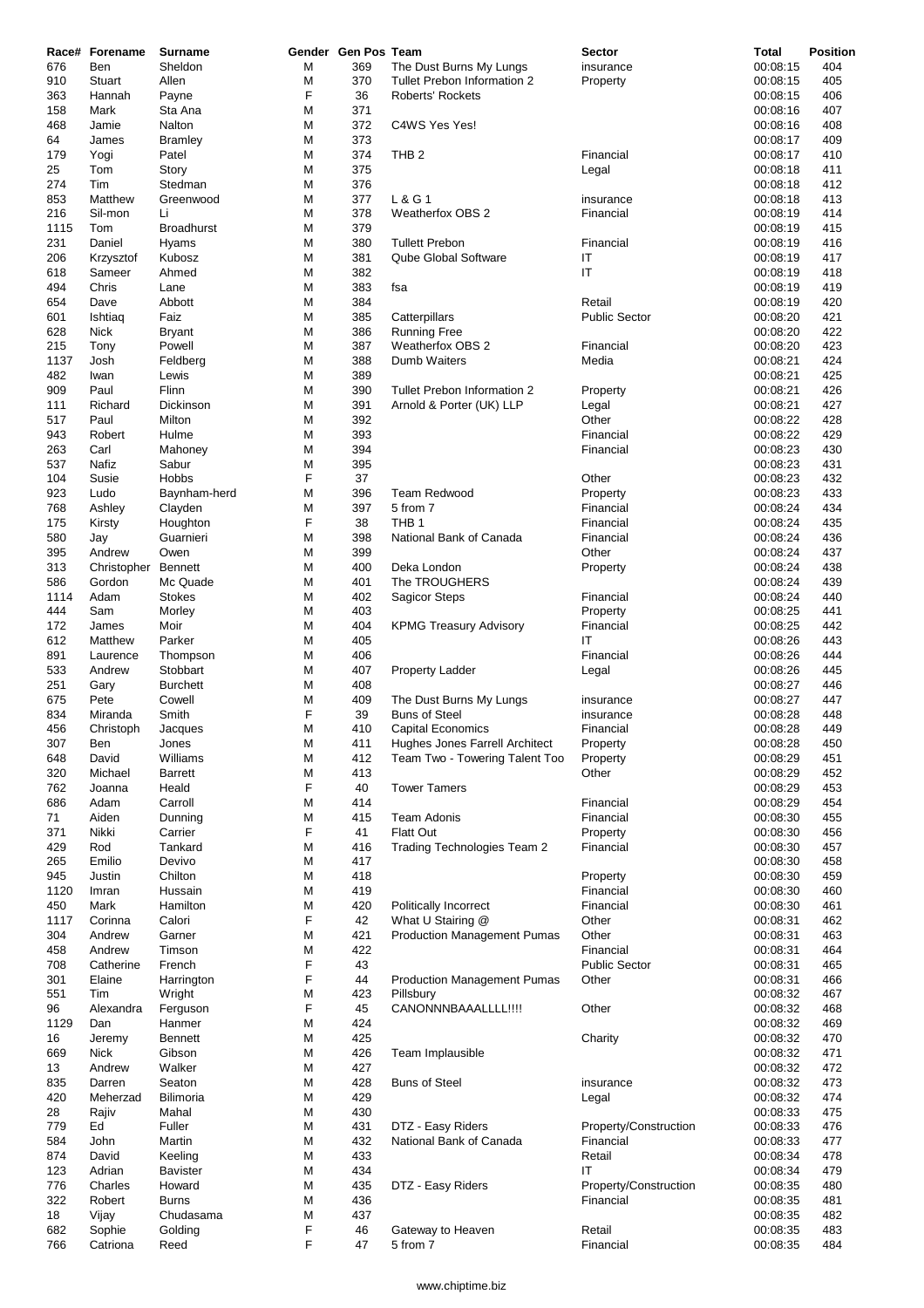| 286          | Race# Forename<br>Archie    | Surname<br>Muller       | М      | Gender Gen Pos Team<br>438 | OpusDatum                                                     | <b>Sector</b><br>Financial        | Total<br>00:08:35    | <b>Position</b><br>485 |
|--------------|-----------------------------|-------------------------|--------|----------------------------|---------------------------------------------------------------|-----------------------------------|----------------------|------------------------|
| 248          | Jonathon                    | Showler                 | М      | 439                        |                                                               | Financial                         | 00:08:36             | 486                    |
| 309          | Tom                         | Grey                    | М      | 440                        | Hughes Jones Farrell Architect                                | Property                          | 00:08:36             | 487                    |
| 555          | Paul                        | Paxton                  | М      | 441                        |                                                               | Legal                             | 00:08:36             | 488                    |
| 162          | Dan                         | Spence                  | М      | 442                        | Ascot Underwriting Ltd                                        | Financial                         | 00:08:36             | 489                    |
| 312          | Mark                        | Titcomb                 | M      | 443                        | Deka London                                                   | Property                          | 00:08:36             | 490                    |
| 894          | Tim                         | Isik                    | М      | 444                        | The OMKs                                                      |                                   | 00:08:36             | 491                    |
| 903          | Marc                        | Pearlgood               | М      | 446                        | Tullett Prebon Information 1                                  | Property                          | 00:08:37             | 493                    |
| 526          | Rhys                        | Williams                | М      | 445                        | High Flyers                                                   | Legal                             | 00:08:37             | 492                    |
| 500          | Nick                        | Griffin                 | М      | 447                        | <b>Bluefin</b>                                                | Property                          | 00:08:37             | 494                    |
| 657          | lan                         | Ogilvie                 | М      | 448                        | Circle Living - Circle Loving                                 | Property                          | 00:08:38             | 495                    |
| 780          | Simon                       | Hepher                  | М      | 449                        | DTZ - Easy Riders                                             | Property/Construction             | 00:08:38             | 496                    |
| 822          | Richard                     | Terblanche              | M      | 450                        | <b>Floor Killers</b>                                          | IT                                | 00:08:38             | 497                    |
| 812          | Ben                         | Kwok                    | М      | 451                        | MGPA Freestyle Vertical Runnin                                | Property                          | 00:08:38             | 498                    |
| 410          | Abigail                     | Lee                     | F      | 48                         |                                                               | Other                             | 00:08:38             | 499                    |
| 308<br>907   | Martin<br>Farouk            | Cawson<br>Khan          | М<br>М | 452<br>453                 | Hughes Jones Farrell Architect<br>Tullet Prebon Information 2 | Property                          | 00:08:39<br>00:08:41 | 500<br>501             |
| 487          | Mark                        | Asigbetse               | М      | 454                        |                                                               | Property<br>Financial             | 00:08:41             | 502                    |
| 666          | Thomas                      | Singer                  | M      | 455                        | Team Implausible                                              |                                   | 00:08:41             | 503                    |
| 717          | Simon                       | Shankland               | М      | 456                        |                                                               |                                   | 00:08:42             | 504                    |
| 715          | Dipen                       | Dhokia                  | М      | 457                        |                                                               | Financial                         | 00:08:42             | 505                    |
| 933          | Damion                      | Yates                   | М      | 458                        |                                                               |                                   | 00:08:43             | 506                    |
| 36           | Steven                      | Smith                   | М      | 459                        |                                                               |                                   | 00:08:43             | 507                    |
| 843          | Gordon                      | Aitchison               | M      | 460                        | <b>Team Flash</b>                                             | Financial                         | 00:08:43             | 508                    |
| 871          | Phil                        | Thompson                | M      | 461                        |                                                               | Financial                         | 00:08:44             | 509                    |
| 785          | Mark                        | Robinson                | М      | 462                        | DTZ - What goes up may never c                                | Property/Construction             | 00:08:44             | 510                    |
| 192          | Laura                       | Scarrott                | F      | 49                         | Wriglesworth Rush                                             | Media                             | 00:08:44             | 511                    |
| 866          | Daniel                      | Hollowell               | М      | 463                        |                                                               | Other                             | 00:08:44             | 512                    |
| 1138         | Ross                        | Hawkes                  | М      | 464                        |                                                               | <b>Public Sector</b>              | 00:08:45             | 513                    |
| 1112         | Chris                       | Ray                     | М      | 465                        | <b>Sagicor Steps</b>                                          | Financial                         | 00:08:45             | 514                    |
| 394          | Paul                        | Bradbury                | M      | 466                        |                                                               | Financial                         | 00:08:45             | 515                    |
| 224          | Rachel                      | Williams                | F      | 50                         | STAIRWAY TO HEAVEN                                            | Other                             | 00:08:45             | 516                    |
| 803          | Robert                      | <b>Bruce</b>            | М      | 467                        |                                                               | Property                          | 00:08:45             | 517                    |
| 266          | Martin                      | Adlam                   | М      | 468                        |                                                               |                                   | 00:08:46             | 518                    |
| 288          | Alex                        | Norval<br>D'eath        | М<br>М | 469<br>470                 | OpusDatum                                                     | Financial                         | 00:08:47<br>00:08:47 | 519<br>520             |
| 11<br>538    | Stephen<br>Winston          | Yin                     | M      | 471                        | Upwards & Onwards                                             | Financial                         | 00:08:47             | 521                    |
| 899          | Leigh                       | Rennie                  | F      | 51                         |                                                               | Other                             | 00:08:47             | 522                    |
| 787          | Sean                        | <b>Brady</b>            | М      | 472                        | DTZ - Team Tortoise                                           | Property/Construction             | 00:08:47             | 523                    |
| 672          | Marcus                      | Patrick                 | М      | 473                        |                                                               |                                   | 00:08:47             | 524                    |
| 278          | Chris                       | French                  | М      | 474                        |                                                               |                                   | 00:08:47             | 525                    |
| 462          | Carol                       | Teale                   | F      | 52                         |                                                               | Legal                             | 00:08:48             | 526                    |
| 801          | Fotini                      | Vasilopoulos            | F      | 53                         |                                                               | Property/Construction             | 00:08:48             | 527                    |
| 821          | Dominic                     | Mabbs                   | М      | 475                        |                                                               | Financial                         | 00:08:48             | 528                    |
| 204          | John                        | Wigzell                 | М      | 476                        |                                                               | Media                             | 00:08:48             | 529                    |
| 667          | Rob                         | Waring                  | М      | 477                        | Team Implausible                                              |                                   | 00:08:48             | 530                    |
| 161          | Katie                       | Cupman                  | F      | 54                         | <b>Ascot Underwriting Ltd</b>                                 | Financial                         | 00:08:48             | 531                    |
| 451          | Jonathan                    | Nunes-carvalho          | М      | 478                        | Politically Incorrect                                         | Financial                         | 00:08:49             | 532                    |
| 76           | Kris                        | Sharp                   | М      | 479                        |                                                               |                                   | 00:08:49             | 533                    |
| 660          | Jon                         | <b>Breeze</b>           | M      | 480                        | Circle Living - Circle Loving                                 | Property                          | 00:08:50             | 534                    |
| 624          | Derek                       | Wright                  | М      | 481                        |                                                               | IT                                | 00:08:50             | 535                    |
| 1125         | Matt                        | Fryer                   | М      | 482                        | Viscious and Delicious                                        | IT                                | 00:08:50             | 536                    |
| 430          | Daniel                      | Widdef                  | М      | 483                        | Trading Technologies Team 2                                   | Financial                         | 00:08:50             | 537                    |
| 868          | Felicity                    | Thomas                  | F      | 55<br>484                  |                                                               | Financial                         | 00:08:51             | 538                    |
| 926<br>799   | Steve<br>Phillippa          | Hilton<br>Morgan        | М<br>F | 56                         | <b>Team Redwood</b><br>DTZ - Rupert Goldilocks and th         | Property<br>Property/Construction | 00:08:51<br>00:08:52 | 539<br>541             |
| 194          | Ben                         | Marquand                | М      | 485                        | <b>Wriglesworth Rush</b>                                      | Media                             | 00:08:52             | 540                    |
| $\mathbf{1}$ | Stephanie                   | Hodgson                 | F      | 57                         | <b>Top Birds</b>                                              | Legal                             | 00:08:52             | 542                    |
| 139          | Lauren                      | Evans                   | F      | 58                         | Dan-gerous                                                    | Financial                         | 00:08:52             | 543                    |
| 400          | Mark                        | Waterhouse              | М      | 486                        | The Only Way Is Up                                            | Financial                         | 00:08:53             | 544                    |
| 862          | Ryan                        | Cawood                  | М      | 487                        |                                                               | Hospitality                       | 00:08:53             | 545                    |
| 679          | James                       | Spink                   | M      | 488                        | Gateway to Heaven                                             | Retail                            | 00:08:54             | 546                    |
| 614          | Kristin                     | Greenough               | F      | 59                         |                                                               | Other                             | 00:08:54             | 548                    |
| 291          | Mark                        | Allan                   | М      | 489                        | Centor                                                        |                                   | 00:08:54             | 547                    |
| 138          | Katie                       | Garford                 | F      | 60                         | Dan-gerous                                                    | Financial                         | 00:08:54             | 549                    |
| 545          | Jeremy                      | <b>Hipkiss</b>          | М      | 490                        | Hold the lift                                                 | Property                          | 00:08:54             | 550                    |
| 261          | Graham                      | Phillips                | М      | 491                        |                                                               |                                   | 00:08:55             | 551                    |
| 847          | Nigel                       | Fuller                  | M      | 492                        | Team Flash                                                    | insurance                         | 00:08:55             | 552                    |
| 617          | Jamie                       | Cook                    | М      | 493                        |                                                               |                                   | 00:08:56             | 553                    |
| 315          | Nicholas                    | Smith                   | М      | 494                        | <b>Production Management Pythons</b>                          | Financial                         | 00:08:57             | 554                    |
| 939          | Andrew                      | Walker                  | М      | 495                        |                                                               | IT                                | 00:08:57             | 555                    |
| 579          | Michael                     | Snell                   | М      | 496                        |                                                               | Financial                         | 00:08:57             | 556                    |
| 351          | Nigel                       | Willson                 | М      | 497                        |                                                               | IT                                | 00:08:57             | 557                    |
| 508          | Jody                        | Wilkinson               | М      | 498<br>499                 | Q Step Hoppers                                                |                                   | 00:08:57             | 558                    |
| 590<br>31    | Christopher<br><b>Bruce</b> | Ridgway<br>Christianson | M<br>М | 500                        |                                                               | Property                          | 00:08:58<br>00:08:58 | 559<br>560             |
| 913          | Daniel                      | Chin                    | М      | 501                        | Weil Boyz                                                     |                                   | 00:08:58             | 561                    |
| 283          | James                       | Sandham                 | М      | 502                        |                                                               |                                   | 00:08:59             | 562                    |
| 506          | Richard                     | Milner                  | M      | 503                        | Q Step Hoppers                                                |                                   | 00:09:00             | 563                    |
| 112          | Maria                       | Demetriou               | F      | 61                         | Arnold & Porter (UK) LLP                                      | Legal                             | 00:09:01             | 564                    |
| 703          | Tim                         | Mccleave                | М      | 504                        |                                                               | IT                                | 00:09:02             | 565                    |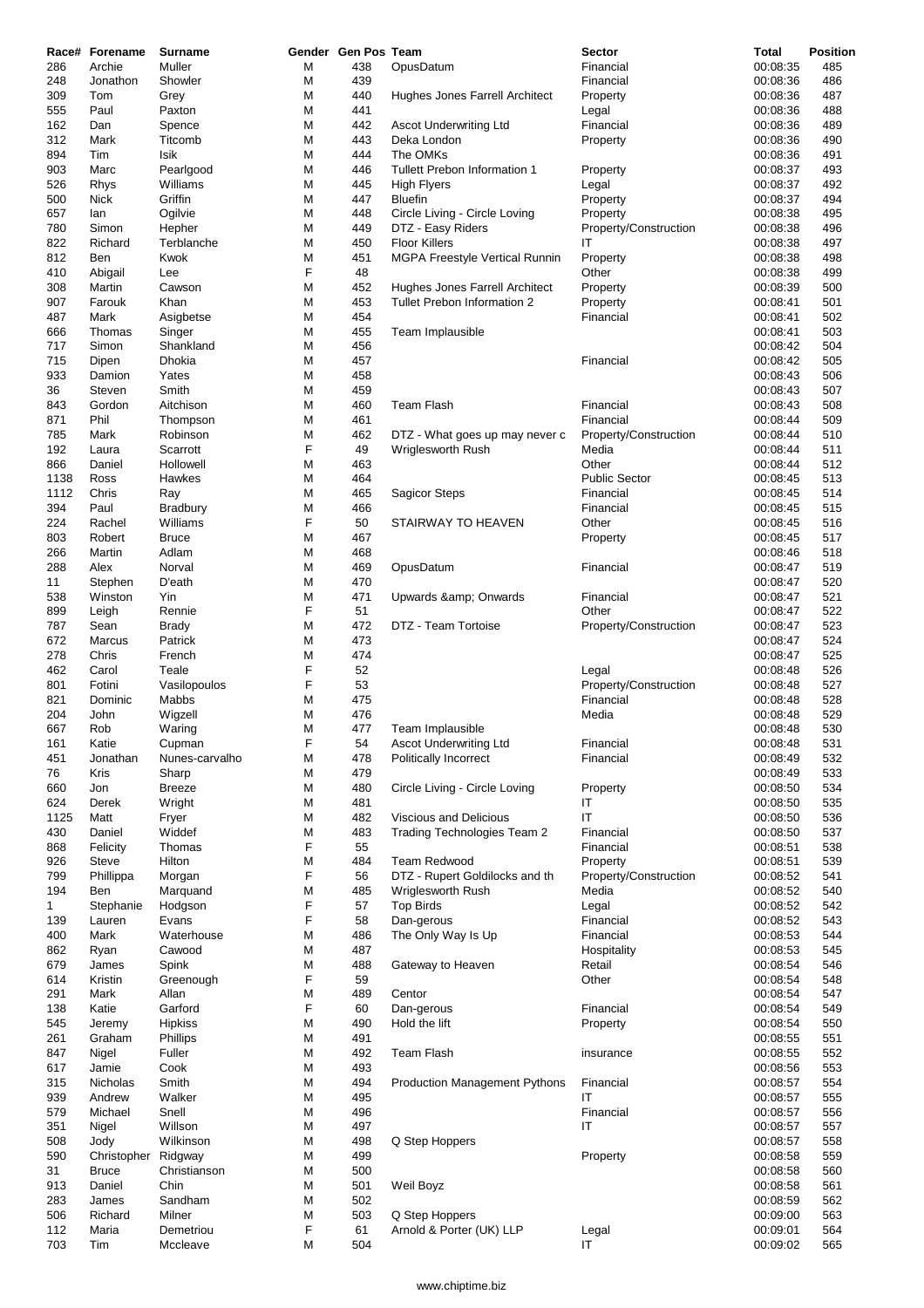|            | Race# Forename | <b>Surname</b>   |        | Gender Gen Pos Team |                                     | <b>Sector</b>                 | Total                | <b>Position</b> |
|------------|----------------|------------------|--------|---------------------|-------------------------------------|-------------------------------|----------------------|-----------------|
| 275        | Andrew         | Rowley           | М      | 505                 |                                     |                               | 00:09:02             | 566             |
| 203        | Laura          | Wigzell          | F      | 62                  |                                     | Charity                       | 00:09:02             | 567             |
| 511        | Thomas         | Chacko           | M      | 506                 |                                     | Legal                         | 00:09:03             | 568             |
| 335        | Colin          | Mcmanus          | M      | 507                 |                                     | <b>Public Sector</b>          | 00:09:03             | 570             |
| 345        | Sarah          | Tierney          | F      | 63                  | Sky's the limit                     |                               | 00:09:03             | 569             |
| 423        | <b>Steve</b>   | Cohen            | M      | 508                 | Trading Technologies Team 1         | Financial                     | 00:09:03             | 571             |
| 389        | Lewis          | Turner           | М      | 509                 | Finchies                            | ΙT                            | 00:09:04             | 572             |
| 924        | James          | Sachon           | M      | 510                 | <b>Team Redwood</b>                 | Property                      | 00:09:04             | 573             |
| 328        | Clare          | Whitaker         | F      | 64                  | S&W Slow & Wobbly                   | Financial                     | 00:09:04             | 574             |
| 117        | Nigel          | Robinson         | М      | 511                 | What U Stairing @                   | Other                         | 00:09:04             | 575             |
| 806        | Edyta          | Bielska          | F      | 65                  |                                     | Property/Construction         | 00:09:04             | 576             |
| 625        | Marta          | Napierala        | F      | 66                  |                                     | Other                         | 00:09:04             | 577             |
| 38         | Mark           | Collings         | М      | 512                 |                                     |                               | 00:09:05             | 578             |
| 321        | Dawn           | Sariko           | F      | 67                  |                                     | Legal                         | 00:09:06             | 579             |
| 782        | Nicola         | Spencer          | F      | 68                  | DTZ - What goes up may never c      | Property/Construction         | 00:09:06             | 580             |
| 407        | John           | Mcconnell        | M      | 513                 |                                     | Other                         | 00:09:07             | 581             |
| 947        | Edd            | Fitch            | M      | 514                 | The Tower Partnership               | finance and investment        | 00:09:07             | 582             |
| 869        | Joshua         | Ejdelbaum        | М      | 515                 |                                     | Other                         | 00:09:07             | 583             |
| 802        | Tara           | Scott            | F      | 69                  |                                     | Property                      | 00:09:07             | 584             |
| 752        | Adrian         | Spirache         | М      | 516                 | Fire breathing rubber duckies       | IT                            | 00:09:07             | 585             |
| 164        | Nicola         | Norris           | F      | 70                  | Ascot Underwriting Ltd              | Financial                     | 00:09:08             | 586             |
| 174        | Ally           | Swillman         | F      | 71                  | THB <sub>1</sub>                    | Financial                     | 00:09:09             | 587             |
| 85         | Simon          | <b>Brandon</b>   | M      | 517                 |                                     | Legal                         | 00:09:09             | 588             |
| 59         | Mary           | <b>Atkins</b>    | F<br>F | 72                  | <b>Brookfield Pinnacle Steppers</b> | Property                      | 00:09:09             | 589             |
| 950        | Christina      | Smith            |        | 73                  | The Tower Partnership               | finance and investment        | 00:09:09             | 590             |
| 585        | Paul           | Treacy           | М      | 518                 | The TROUGHERS                       |                               | 00:09:10             | 591             |
| 581        | Nicky          | Bell             | F      | 74                  | National Bank of Canada             | Financial                     | 00:09:11             | 592             |
| 578        | Kristine       | Petrosyan        | F      | 75                  |                                     | Financial                     | 00:09:11             | 593             |
| 576        | Mariateresa    | Carlomagno       | F      | 76                  |                                     | Hospitality                   | 00:09:12             | 594             |
| 797        | Rupert         | Hudspith         | М      | 519                 | DTZ - Rupert Goldilocks and th      | Property/Construction         | 00:09:12             | 595             |
| 790        | Adam           | Smith            | M      | 520                 | DTZ - Team Tortoise                 | Property/Construction         | 00:09:13             | 596             |
| 665        | Carl           | Casbolt          | М      | 521                 | Team Implausible                    |                               | 00:09:13             | 597             |
| 917        | Sarah          | Endicott         | F      | 77<br>522           | The OMKs                            | <b>Emergency Services</b>     | 00:09:13             | 598             |
| 896        | Tobin          | Littleford       | M<br>F | 78                  |                                     |                               | 00:09:14             | 599             |
| 411        | Anne           | Dawson           | М      | 523                 |                                     |                               | 00:09:15             | 600<br>601      |
| 811        | Nigel          | Allsopp          | F      | 79                  | MGPA Freestyle Vertical Runnin      | Property                      | 00:09:15             |                 |
| 355<br>437 | Arietta        | Berisha<br>White | М      | 524                 | Q-uite V-ertically C-hallenged      | Legal<br>Financial            | 00:09:15<br>00:09:16 | 602             |
| 937        | Kevin<br>Joe   | Smyth            | M      | 525                 | <b>URALSIB</b>                      |                               |                      | 603<br>604      |
| 738        | Simon          | <b>Riches</b>    | M      | 526                 |                                     | entertainment films and music | 00:09:16<br>00:09:16 | 605             |
| 774        | George         | Farrow           | M      | 527                 |                                     | Retail                        | 00:09:17             | 606             |
| 684        | Lisa           | O'Neill          | F      | 80                  |                                     | <b>Public Sector</b>          | 00:09:17             | 607             |
| 34         | Mark           | Wakefield        | М      | 528                 |                                     |                               | 00:09:17             | 608             |
| 375        | William        | Egerickx         | М      | 529                 | TC Till I Die                       | IT                            | 00:09:18             | 609             |
| 453        | Jason          | Tuvey            | М      | 530                 | <b>Capital Economics</b>            | Financial                     | 00:09:19             | 610             |
| 711        | Julian         | Walker           | M      | 531                 | <b>MHP Lift Dodgers</b>             |                               | 00:09:19             | 611             |
| 757        | Imrich         | Antal            | M      | 532                 | Project Head Rush                   | Other<br>ΙT                   | 00:09:20             | 612             |
| 102        | Jessica        | Shaw             | F      | 81                  |                                     | Media                         | 00:09:21             | 613             |
| 238        | <b>Brent</b>   | Lindsay          | M      | 533                 | Per Ardua Ad Astra                  | energy and fuel               | 00:09:21             | 614             |
| 233        | David          | Lockett          | M      | 534                 | Dave's Dawdlers                     | Financial                     | 00:09:22             | 615             |
| 825        | Chris          | Malins           | M      | 535                 | <b>Floor Killers</b>                | IT                            | 00:09:23             | 616             |
| 856        | Rhys           | Hopper           | M      | 536                 | L & G 2                             | insurance                     | 00:09:23             | 617             |
| 1111       | lan            | Josephs          | M      | 537                 | <b>Sagicor Steps</b>                | Financial                     | 00:09:23             | 618             |
| 727        | Kerry          | Tai              | F      | 82                  |                                     | entertainment films and music | 00:09:23             | 619             |
| 563        | Harriet        | Shannon          | F      | 83                  |                                     | <b>Public Sector</b>          | 00:09:24             | 620             |
| 382        | Andrew         | White            | M      | 538                 |                                     | IT                            | 00:09:25             | 621             |
| 377        | Sarah          | Cowan            | F      | 84                  | TC Till I Die                       | IT                            | 00:09:26             | 622             |
| 753        | Richard        | King             | M      | 539                 | Fire breathing rubber duckies       | IT                            | 00:09:27             | 623             |
| 229        | Simon          | Clark            | M      | 540                 | <b>Tullett Prebon</b>               | Financial                     | 00:09:27             | 624             |
| 409        | Francesca      | Norman           | F      | 85                  |                                     | Other                         | 00:09:27             | 625             |
| 662        | Avirup         | Bagchi           | M      | 541                 |                                     | Financial                     | 00:09:27             | 626             |
| 698        | Jenny          | Andrew           | F      | 86                  | Who Broke the Lift?                 | Property                      | 00:09:28             | 627             |
| 466        | Paul           | Watson           | M      | 542                 |                                     |                               | 00:09:28             | 628             |
| 824        | David          | Edwards          | M      | 543                 | <b>Floor Killers</b>                | ΙT                            | 00:09:28             | 629             |
| 403        | Amanda         | Kelly            | F      | 87                  | The Only Way Is Up                  | Financial                     | 00:09:29             | 630             |
| 287        | Arslaan        | Syed             | M      | 544                 | OpusDatum                           | Financial                     | 00:09:29             | 631             |
| 302        | Craig          | Minnaar          | M      | 545                 | <b>Production Management Pumas</b>  | Other                         | 00:09:29             | 632             |
| 529        | Emily          | Peters           | F      | 88                  | <b>High Flyers</b>                  | Legal                         | 00:09:29             | 633             |
| 323        | Nathan         | Goodearl         | М      | 546                 |                                     | IT                            | 00:09:30             | 634             |
| 94         | Steph          | Evans            | F      | 89                  |                                     | <b>Public Sector</b>          | 00:09:30             | 635             |
| 424        | Ron            | Trotman          | M      | 547                 | Trading Technologies Team 1         | Financial                     | 00:09:31             | 636             |
| 397        | Georges        | Nombreuse        | M      | 548                 |                                     | Other                         | 00:09:31             | 637             |
| 702        | Laura          | Ousby            | F      | 90                  | Who Broke the Lift?                 | Property                      | 00:09:31             | 639             |
| 530        | Fabricio       | Daniele          | M      | 549                 | <b>High Flyers</b>                  | Legal                         | 00:09:31             | 638             |
| 649        | Philip         | Atkins           | M      | 550                 | Team Two - Towering Talent Too      | Property                      | 00:09:32             | 640             |
| 668        | Jakub          | Novotny          | M      | 551                 | Team Implausible                    |                               | 00:09:32             | 641             |
| 531        | Russell        | Dellar           | M      | 552                 | Property Ladder                     | Legal                         | 00:09:32             | 642             |
| 393        | Kerrie         | Weller           | F      | 91                  |                                     | Media                         | 00:09:33             | 643             |
| 556        | David          | <b>Borella</b>   | M      | 553                 | <b>BIA Sanctions Team</b>           |                               | 00:09:33             | 644             |
| 252        | Rob            | Flower           | M      | 554                 |                                     |                               | 00:09:33             | 645             |
| 347        | Terry          | Smith            | М      | 555                 | TULLETT PREBON 02                   | Financial                     | 00:09:33             | 646             |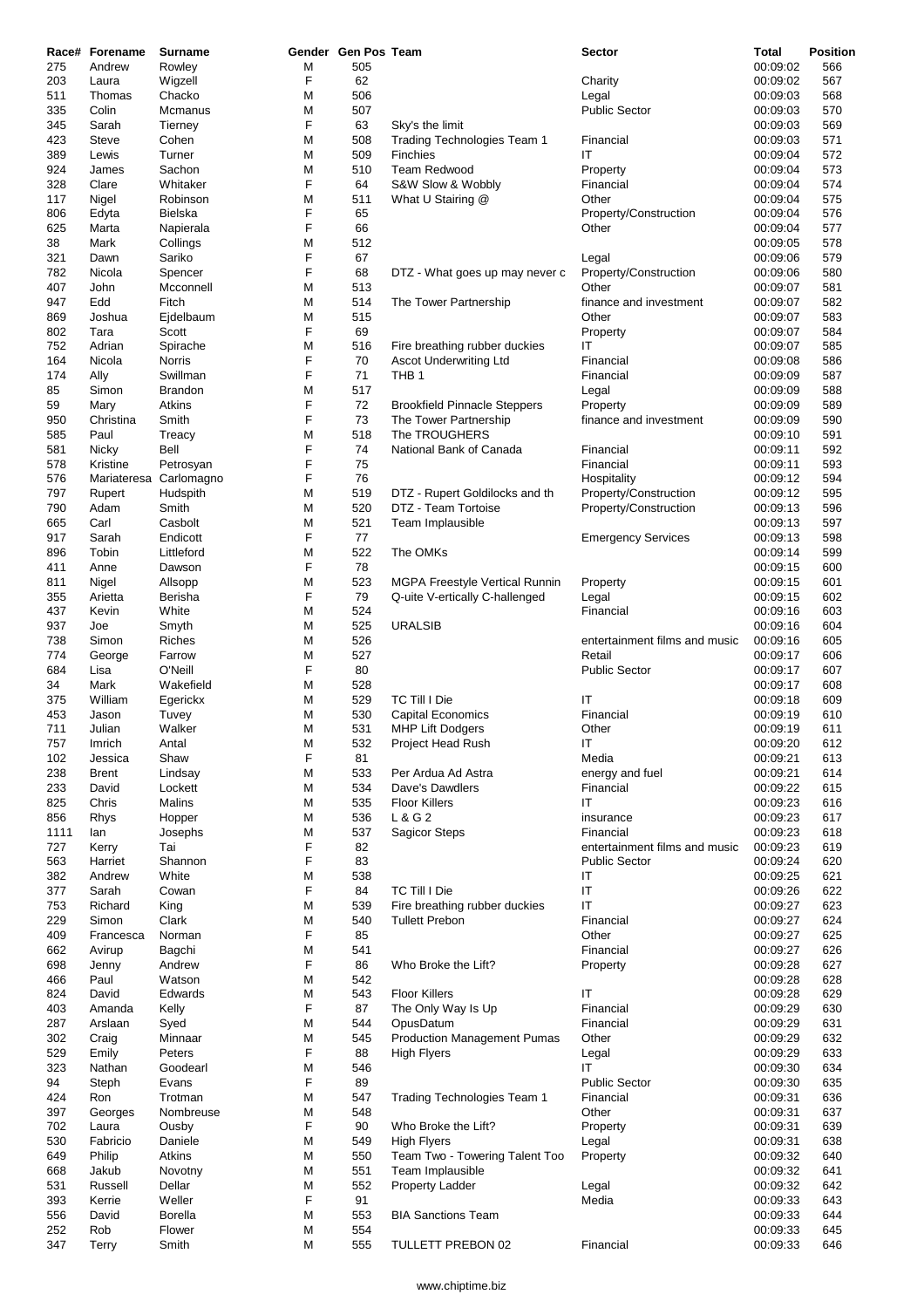|            | Race# Forename   | <b>Surname</b>         |        | Gender Gen Pos Team |                                                             | <b>Sector</b>         | Total                | <b>Position</b> |
|------------|------------------|------------------------|--------|---------------------|-------------------------------------------------------------|-----------------------|----------------------|-----------------|
| 372<br>600 | Phoebe<br>Chris  | Kitscha<br>Wiltshire   | F<br>M | 92<br>556           | Catterpillars                                               | <b>Public Sector</b>  | 00:09:34<br>00:09:35 | 647<br>648      |
| 651        | Roberta          | Strangleman            | F      | 93                  | Team Two - Towering Talent Too                              | Property              | 00:09:35             | 649             |
| 24         | Helen            | Smith                  | F      | 94                  |                                                             |                       | 00:09:35             | 650             |
| 914        | Chris            | Oliver                 | M      | 557                 | Weil Boyz                                                   |                       | 00:09:36             | 651             |
| 222        | Alan             | Church                 | M      | 558                 | <b>STAIRWAY TO HEAVEN</b>                                   | Other                 | 00:09:36             | 652             |
| 588        | Amanda           | O Neill                | F      | 95                  | The TROUGHERS                                               |                       | 00:09:36             | 653             |
| 1149       | James            | <b>Betham</b>          | M      | 559                 | MorrCo                                                      | Property              | 00:09:36             | 654             |
| 763<br>319 | Hannah<br>Jamie  | Craik<br>Paterson      | F<br>М | 96<br>560           | <b>Tower Tamers</b><br><b>Production Management Pythons</b> | Financial             | 00:09:36<br>00:09:36 | 655<br>656      |
| 1122       | Lara             | Hughs                  | F      | 97                  | Viscious and Delicious                                      | IT                    | 00:09:37             | 657             |
| 878        | Kate             | Weller                 | F      | 98                  | King Sturge Striders                                        | Property/Construction | 00:09:37             | 658             |
| 623        | Rob              | Saunders               | M      | 561                 | The Home Movers and Shakers                                 | Financial             | 00:09:37             | 659             |
| 1144       | <b>Stewart</b>   | Naish                  | M      | 562                 | MorrCo                                                      | Property              | 00:09:37             | 660             |
| 1146       | Liam             | Stedman                | M      | 563                 | MorrCo                                                      | Property              | 00:09:38             | 661             |
| 171        | Lee              | Edwards                | M      | 564                 | <b>KPMG Treasury Advisory</b>                               | Financial             | 00:09:38             | 662             |
| 146        | Mark             | Jakobsen               | М      | 565                 | Team Jak                                                    | Other                 | 00:09:39             | 663             |
| 577        | Luke             | <b>Bennett</b>         | М      | 566                 |                                                             | Property              | 00:09:41<br>00:09:43 | 664             |
| 399<br>385 | Joseph<br>Nicola | Hunt<br>Dell           | М<br>F | 567<br>99           |                                                             | Other<br>insurance    | 00:09:45             | 665<br>666      |
| 606        | <b>Bradley</b>   | Harrad                 | M      | 568                 |                                                             | IT                    | 00:09:45             | 667             |
| 927        | Emma             | Curtis                 | F      | 100                 | <b>Team Redwood</b>                                         | Property              | 00:09:45             | 668             |
| 127        | <b>Steve</b>     | Swords                 | M      | 569                 | <b>Shelter's Helter Skelters</b>                            | Charity               | 00:09:45             | 669             |
| 826        | Al-Karim         | Bhanji                 | М      | 570                 | <b>Floor Killers</b>                                        | IT                    | 00:09:46             | 670             |
| 244        | Antony           | Loader                 | M      | 571                 |                                                             | insurance             | 00:09:46             | 671             |
| 594        | Tricia           | Murray                 | F      | 101                 | <b>WJP Floyd</b>                                            | Media                 | 00:09:47             | 672             |
| 940        | Peter            | <b>Bentley</b>         | М      | 572                 |                                                             | ΙT                    | 00:09:47             | 673             |
| 272        | <b>Bruce</b>     | Warman                 | М      | 573                 |                                                             |                       | 00:09:47             | 674             |
| 170        | Andrea           | Alilovic               | F      | 102                 | <b>KPMG Treasury Advisory</b>                               | Financial             | 00:09:47             | 675             |
| 895        | Gemma            | Lahney                 | F<br>F | 103                 | The OMKs                                                    |                       | 00:09:48             | 676             |
| 934<br>595 | Sarah<br>Jeff    | Salamoun<br>Geere      | M      | 104<br>574          | <b>URALSIB</b><br><b>WJP Floyd</b>                          | Media                 | 00:09:49<br>00:09:49 | 677<br>678      |
| 418        | Jon              | Elms                   | M      | 575                 | exceedingly sporty architects                               | architecture          | 00:09:49             | 679             |
| 267        | Tim              | Stratten               | М      | 576                 |                                                             |                       | 00:09:50             | 680             |
| 515        | Carley           | Mottram                | F      | 105                 | OneSMBCE                                                    | insurance             | 00:09:52             | 681             |
| 867        | Elizabeth        | Kim                    | F      | 106                 |                                                             | Financial             | 00:09:52             | 682             |
| 814        | David            | Evers                  | М      | 577                 |                                                             | Charity               | 00:09:52             | 683             |
| 414        | Danielle         | Zandonadi              | F      | 107                 | exceedingly sporty architects                               | Other                 | 00:09:52             | 684             |
| 775        | Gary             | O'key                  | M      | 578                 |                                                             | <b>Public Sector</b>  | 00:09:52             | 685             |
| 232        | Nisha            | Harish                 | F      | 108                 |                                                             | Other                 | 00:09:53             | 686             |
| 415        | Marek            | Sroka                  | М<br>M | 579<br>580          | exceedingly sporty architects                               | architecture          | 00:09:53             | 687             |
| 314<br>269 | Amar<br>Chris    | Latif<br>Opie          | М      | 581                 | Deka London                                                 | Property              | 00:09:53<br>00:09:55 | 688<br>689      |
| 419        | Deborah          | Farley                 | F      | 109                 |                                                             |                       | 00:09:56             | 690             |
| 640        | Anna             | Williams               | F      | 110                 |                                                             | Other                 | 00:09:57             | 691             |
| 223        | Timothy          | Parker                 | M      | 582                 | STAIRWAY TO HEAVEN                                          | Other                 | 00:09:58             | 692             |
| 201        | Edel             | Gallagher              | F      | 111                 |                                                             | Charity               | 00:09:58             | 693             |
| 553        | Sukhi            | Walia                  | М      | 583                 | Pillsbury                                                   |                       | 00:09:59             | 694             |
| 290        | Paul             | Field                  | M      | 584                 | Centor                                                      |                       | 00:10:00             | 695             |
| 546        | Carolyn          | Yearsley               | F      | 112                 | Hold the lift                                               | Property              | 00:10:01             | 696             |
| 491<br>47  | Corrine<br>Ailsa | Kristoff<br>Sheldon    | F<br>F | 113<br>114          |                                                             | Financial             | 00:10:02<br>00:10:02 | 697<br>698      |
| 547        | Seema            | Kotecha                | F      | 115                 | Hold the lift                                               | Property              | 00:10:02             | 699             |
| 249        | Alyson           | <b>Bowcott</b>         | F      | 116                 |                                                             | insurance             | 00:10:03             | 700             |
| 900        | Emma             | Cowley                 | F      | 117                 |                                                             |                       | 00:10:03             | 701             |
| 357        | Sinclair         | Sellars                | F      | 118                 | Q-uite V-ertically C-hallenged                              | Legal                 | 00:10:03             | 702             |
| 361        | Anna             | Milani                 | F      | 119                 | Roberts' Rockets                                            |                       | 00:10:04             | 703             |
| 938        | Jonathan         | Blumenfeld             | M      | 585                 | <b>URALSIB</b>                                              |                       | 00:10:05             | 704             |
| 359        | Runner           | Number 359             | M      | 587                 |                                                             |                       | 00:10:05             | 705             |
| 186        | Nick             | <b>Bromage</b>         | M      | 586                 | <b>Lift Dodgers</b>                                         | ΙT                    | 00:10:05             | 706             |
| 78<br>436  | Laura<br>David   | Poots<br>Levy          | F<br>M | 120<br>588          |                                                             | Legal<br>Financial    | 00:10:06<br>00:10:08 | 707<br>708      |
| 725        | Natalie          | Jackson                | F      | 121                 |                                                             | Financial             | 00:10:08             | 709             |
| 213        | Austin           | Criag                  | M      | 589                 | <b>Weatherfox OBS</b>                                       | Financial             | 00:10:09             | 710             |
| 356        | Andrea           | Mcdonald               | F      | 122                 | Q-uite V-ertically C-hallenged                              | Legal                 | 00:10:09             | 711             |
| 401        | Mark             | West                   | M      | 590                 | The Only Way Is Up                                          | Financial             | 00:10:09             | 712             |
| 650        | Kim              | Clarke                 | F      | 123                 | Team Two - Towering Talent Too                              | Property              | 00:10:09             | 713             |
| 621        | Claire           | Limon                  | F      | 124                 | The Home Movers and Shakers                                 | Financial             | 00:10:09             | 714             |
| 316        | Mithun           | <b>Britto</b>          | M      | 591                 | <b>Production Management Pythons</b>                        | Financial             | 00:10:10             | 715             |
| 292        | Mary             | <b>Burns</b>           | F<br>F | 125                 | Centor                                                      |                       | 00:10:10             | 716             |
| 652        | Rachel           | Quew                   | F      | 126                 | National Bank of Canada                                     | Financial             | 00:10:10<br>00:10:11 | 717<br>718      |
| 583<br>832 | Katy<br>Shelly   | Wallington<br>Moledina | F      | 127<br>128          | <b>Basil Rush</b>                                           | insurance             | 00:10:12             | 719             |
| 435        | Jack             | Beckford               | M      | 592                 |                                                             | Financial             | 00:10:12             | 720             |
| 830        | Kerry            | <b>Drew</b>            | F      | 129                 | <b>Basil Rush</b>                                           | insurance             | 00:10:13             | 721             |
| 150        | Nick             | Powell                 | M      | 593                 | Team Jak                                                    | Other                 | 00:10:13             | 722             |
| 294        | Gurj             | Singh                  | M      | 594                 |                                                             | police                | 00:10:14             | 723             |
| 906        | Alessandra       | Terzaga                | F      | 130                 | Tullet Prebon Information 2                                 | Property              | 00:10:14             | 724             |
| 560        | Umar             | Nawab                  | M      | 595                 | <b>BIA Sanctions Team</b>                                   |                       | 00:10:14             | 725             |
| 505        | Monia            | Micic                  | F<br>M | 131                 | Q Step Hoppers                                              |                       | 00:10:16             | 726             |
| 230        | Russell          | Woodhouse              |        | 596                 | <b>Tullett Prebon</b>                                       | Financial             | 00:10:19             | 727             |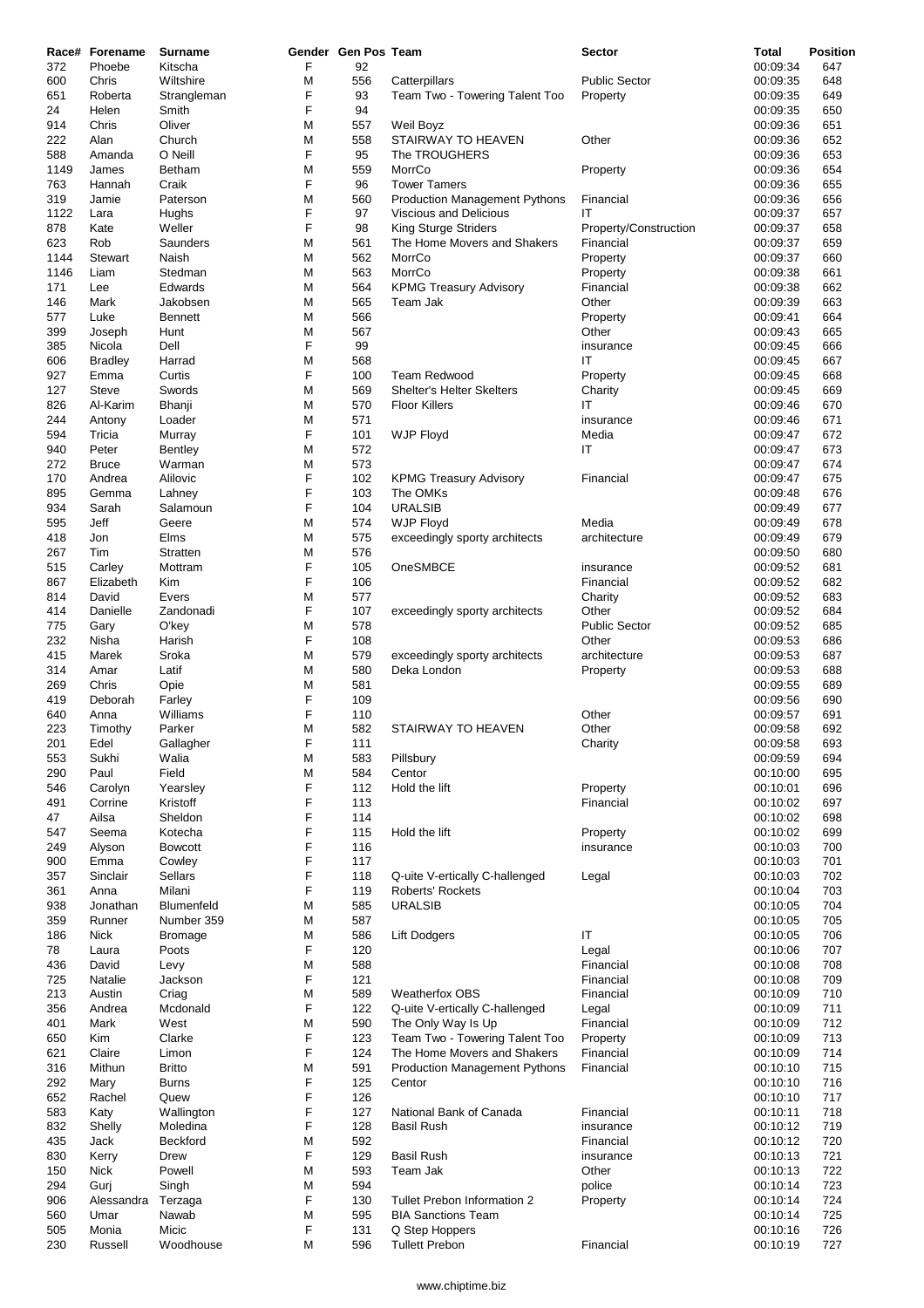|      | Race# Forename | <b>Surname</b>      |   | Gender Gen Pos Team |                                | <b>Sector</b>                 | <b>Total</b> | <b>Position</b> |
|------|----------------|---------------------|---|---------------------|--------------------------------|-------------------------------|--------------|-----------------|
| 639  | Glen           | Allen               | М | 597                 |                                | ΙT                            | 00:10:19     | 728             |
| 637  | Laura          | Tucker              | F | 132                 | CA - Finance Five              | Charity                       | 00:10:20     | 729             |
| 941  | Martin         | Earl                | М | 598                 |                                |                               | 00:10:21     | 730             |
| 490  | Joseph         | Hanstater           | M | 599                 |                                | Financial                     | 00:10:21     | 731             |
| 427  | Chantal        | Ackerman            | F | 133                 | Trading Technologies Team 1    | Financial                     | 00:10:21     | 732             |
| 663  | Zoe            | Thomas              | F | 134                 |                                | <b>Public Sector</b>          | 00:10:22     | 733             |
| 681  | Vicky          | Golding             | F | 135                 | Gateway to Heaven              | Retail                        | 00:10:22     | 734             |
| 23   | Linda          | Thomas              | F | 136                 |                                |                               | 00:10:22     | 735             |
| 805  | Will           | Cooper              | М | 600                 |                                | Property                      | 00:10:22     | 736             |
| 548  | Mark           | Woods               | M | 601                 |                                | Media                         | 00:10:23     | 737             |
| 680  | Megan          | Gough               | F | 137                 | Gateway to Heaven              | Retail                        | 00:10:23     | 738             |
| 386  | Caroline       | Demir               | F | 138                 | <b>Finchies</b>                | IT                            | 00:10:23     | 739             |
| 198  | Tom            | Jelinek             | М | 602                 | <b>Warwick Worriers</b>        | Legal                         | 00:10:23     | 740             |
| 246  | Ester          | Dijkstra            | F | 139                 |                                |                               | 00:10:23     | 741             |
| 113  | Jane           | Edmonds             | F | 140                 | Arnold & Porter (UK) LLP       | Legal                         | 00:10:24     | 742             |
| 683  | Stephanie      | Marks               | F | 141                 | Gateway to Heaven              | Retail                        | 00:10:24     | 743             |
| 63   | Joanne         | Page                | F | 142                 |                                |                               | 00:10:25     | 744             |
| 306  | Dave           | Hughes              | М | 603                 | Hughes Jones Farrell Architect | Property                      | 00:10:25     | 745             |
| 808  | Dawn           | Le                  | F | 143                 |                                | Financial                     | 00:10:25     | 746             |
| 620  | Nigel          | Stockton            | M | 604                 | The Home Movers and Shakers    | Financial                     | 00:10:26     | 747             |
| 908  | Marketa        | Goldstein           | F | 144                 | Tullet Prebon Information 2    | Property                      | 00:10:27     | 748             |
| 250  | <b>Bhamina</b> | Patel               | F | 145                 |                                |                               | 00:10:28     | 749             |
| 119  | Natalie        | Creary              | F | 146                 | What U Stairing @              | Other                         | 00:10:29     | 750             |
| 168  | Ryan           | Goodey              | М | 605                 | <b>KPMG Treasury Advisory</b>  | Financial                     | 00:10:29     | 751             |
| 921  | Chloe          | Maloney             | F | 147                 |                                | Property                      | 00:10:29     | 752             |
| 276  | Anthony        | <b>Buck</b>         | M | 606                 |                                |                               | 00:10:29     | 753             |
| 126  | Emily          | Swords              | F | 148                 | Shelter's Helter Skelters      | Charity                       | 00:10:31     | 754             |
| 898  | Nina           | Denyer              | F | 149                 | The OMKs                       |                               | 00:10:32     | 755             |
| 707  | Melanie        | Gasperi             | F | 150                 |                                | IT                            | 00:10:33     | 756             |
| 542  | Heidi          | Fraser              | F | 151                 | Upwards & Onwards              | insurance                     | 00:10:34     | 757             |
| 827  | Dan            | Magness             | М | 607                 |                                |                               | 00:10:37     | 758             |
| 633  | Fiona          | Mcanally            | F | 152                 | CA - Finance Five              | Charity                       | 00:10:37     | 759             |
| 564  | Faye           | Wright              | F | 153                 |                                | Charity                       | 00:10:38     | 760             |
| 562  | Amy            | Gilbey              | F | 154                 |                                | Charity                       | 00:10:38     | 761             |
| 719  | Jenny          | Rolfe - Herbert     | F | 155                 |                                | Other                         | 00:10:41     | 762             |
| 68   | Emily          | Gray                | F | 156                 |                                |                               | 00:10:41     | 763             |
| 1141 | Cathy          | Goodman             | F | 157                 |                                | ΙT                            | 00:10:42     | 764             |
| 1113 | Anne           | Williams            | F | 158                 | <b>Sagicor Steps</b>           | Financial                     | 00:10:42     | 765             |
| 604  | Rob            | Cole                | M | 608                 |                                | Property                      | 00:10:44     | 766             |
| 722  | Becky          | Scarborough         | F | 159                 |                                | Other                         | 00:10:44     | 767             |
| 391  | Rebecca        | Wood                | F | 160                 |                                |                               | 00:10:46     | 768             |
| 1134 | Miles          | Eagling             | М | 609                 | Dumb Waiters                   | Media                         | 00:10:47     | 769             |
| 844  | Emma           | Long                | F | 161                 | <b>Team Flash</b>              | insurance                     | 00:10:47     | 770             |
| 428  | Deborah        | Fisher              | F | 162                 | Trading Technologies Team 2    | Financial                     | 00:10:48     | 771             |
| 144  | David          | Jefferson           | M | 610                 |                                |                               | 00:10:48     | 772             |
| 893  | Claire         | Punter              | F | 163                 |                                | Media                         | 00:10:49     | 773             |
| 341  | Cate           | Farrell             | F | 164                 | Sky's the limit                |                               | 00:10:49     | 774             |
| 504  | Nicola         | Hilling             | F | 165                 | <b>Bluefin</b>                 | Property                      | 00:10:50     | 775             |
| 72   | Carolyn        | Seyforth            | F | 166                 | Team Adonis                    | Financial                     | 00:10:51     | 776             |
| 728  | Claire         | Frampton            | F | 167                 |                                | entertainment films and music | 00:10:52     | 777             |
| 142  | L              | Paterson            | F | 168                 |                                | finance and investment        | 00:10:53     | 778             |
| 373  | Stephanie      | Keong               | F | 169                 |                                | Financial                     | 00:10:54     | 779             |
| 524  | Louise         | Mcaulay             | F | 170                 | <b>Top Birds</b>               | Legal                         | 00:10:55     | 780             |
| 740  | Sophie         | Aslett              | F | 171                 |                                | entertainment films and music | 00:10:57     | 781             |
| 370  | Mark           | Cook                | М | 611                 | <b>Flatt Out</b>               | Property                      | 00:10:58     | 782             |
| 599  | Adil           | Ahmed               | М | 612                 | Catterpillars                  | <b>Public Sector</b>          | 00:10:58     | 783             |
| 404  | Rachel         | <b>Stracey Long</b> | F | 172                 | The Only Way Is Up             | Financial                     | 00:10:59     | 784             |
| 1142 | Helen          | Sharpless           | F | 173                 | MorrCo                         | Property                      | 00:10:59     | 785             |
| 953  | <b>Brigita</b> | Bunikaityte         | F | 174                 | Tower 42 Heroes                |                               | 00:11:00     | 786             |
| 247  | Heather        | Froment-jones       | F | 175                 |                                |                               | 00:11:01     | 787             |
| 699  | Shazia         | Afzal               | F | 176                 | Who Broke the Lift?            | Property                      | 00:11:02     | 788             |
| 544  | David          | Thomas              | М | 613                 | Hold the lift                  | Property                      | 00:11:03     | 789             |
| 465  | William        | Stanbridge          | M | 614                 |                                | Media                         | 00:11:03     | 790             |
| 873  | Karen          | Craigmyle           | F | 177                 |                                |                               | 00:11:03     | 791             |
| 212  | Andy           | Patrick             | М | 615                 | <b>Weatherfox OBS</b>          | Financial                     | 00:11:04     | 792             |
| 358  | Susan          | Evans               | F | 178                 | Q-uite V-ertically C-hallenged | Legal                         | 00:11:05     | 793             |
| 439  | Jason          | Pite                | M | 616                 |                                |                               | 00:11:05     | 794             |
| 902  | Mark           | Thomas              | M | 617                 | Tullett Prebon Information 1   | Property                      | 00:11:06     | 795             |
| 1145 | Colin          | <b>Buttle</b>       | M | 618                 | MorrCo                         | Property                      | 00:11:08     | 796             |
| 535  | Jack           | Colthurst           | M | 619                 | <b>Property Ladder</b>         | Legal                         | 00:11:09     | 797             |
| 627  | <b>Brett</b>   | Alegre-wood         | M | 620                 |                                |                               | 00:11:11     | 798             |
| 756  | Adam           | Vaughan             | M | 621                 | Project Head Rush              | IT                            | 00:11:11     | 799             |
| 742  | Jacint         | Arnold              | M | 622                 |                                | Retail                        | 00:11:12     | 800             |
| 52   | Matthew        | Pepper              | М | 623                 |                                |                               | 00:11:13     | 801             |
| 796  | Will           | Smith               | M | 624                 | DTZ - Rupert Goldilocks and th | Property                      | 00:11:13     | 802             |
| 890  | Zulfiya        | Samieva             | F | 179                 |                                | Financial                     | 00:11:14     | 803             |
| 552  | Kerry          | Dreger              | F | 180                 | Pillsbury                      |                               | 00:11:15     | 804             |
| 888  | Helen          | Arnold              | F | 181                 |                                | Other                         | 00:11:17     | 805             |
| 597  | Sarah          | Collibee            | F | 182                 | <b>WJP Floyd</b>               | Media                         | 00:11:22     | 806             |
| 507  | Steve          | Davies              | M | 625                 | Q Step Hoppers                 |                               | 00:11:23     | 807             |
| 476  | Adrian         | <b>Brittlebank</b>  | M | 626                 |                                | IT                            | 00:11:24     | 808             |